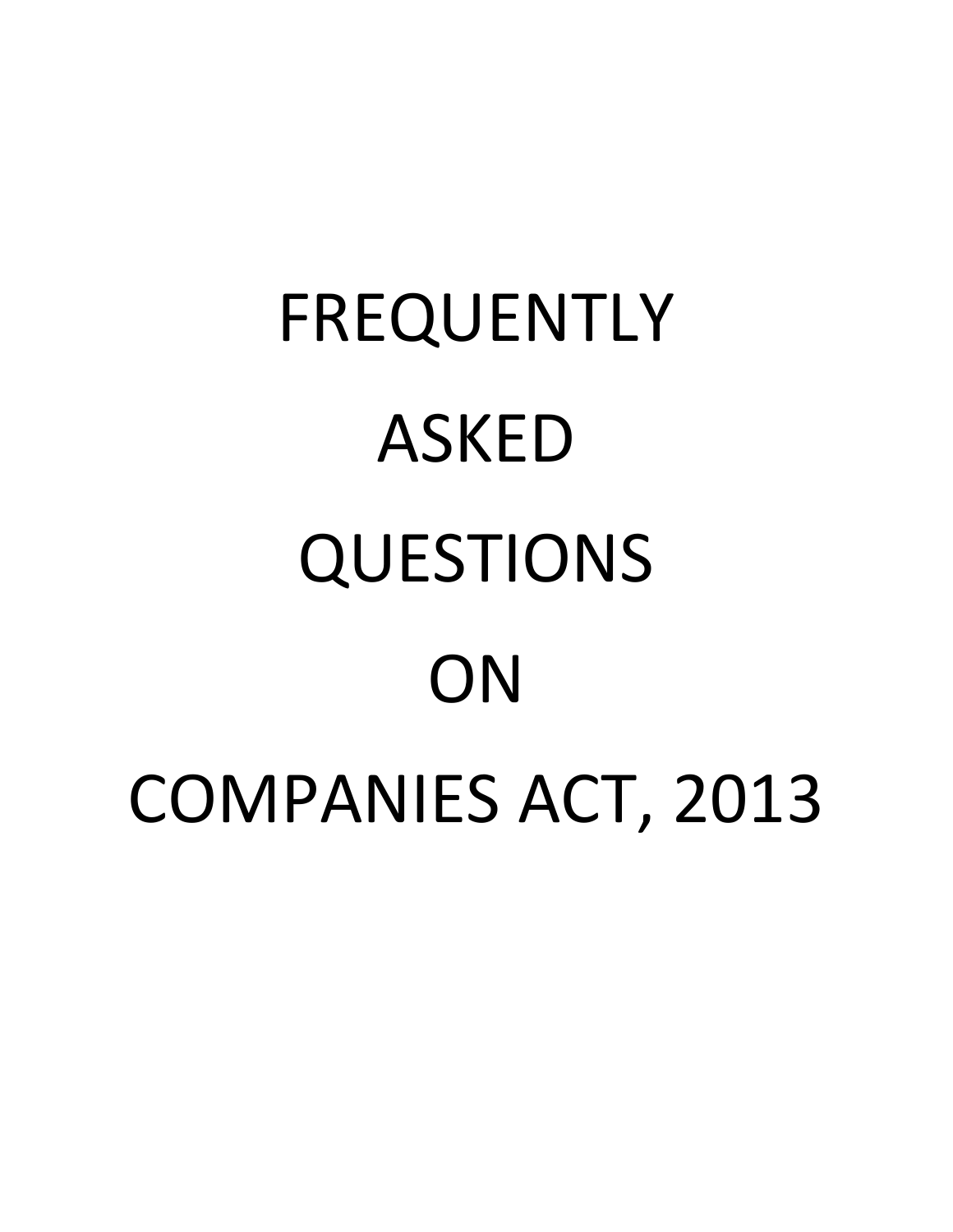#### *Disclaimer:*

The Institute has set up a dedicated e-mail id for posting operational difficulties and views relating to Companies Act, 2013. Several pertinent and relevant queries with regard to the Companies Act, 2013 have been received from the stakeholders. The queries which were common and related have been compiled together and response to the same is being provided in the form of Frequently Asked Questions.

These FAQs are academic interpretation of the provisions of the Companies Act, 2013 and rules made thereunder. Due care has been taken in the preparation of responses to reflect true intention of the law. The Institute shall not be responsible for any loss or damage resulting from any action taken on the basis of these responses.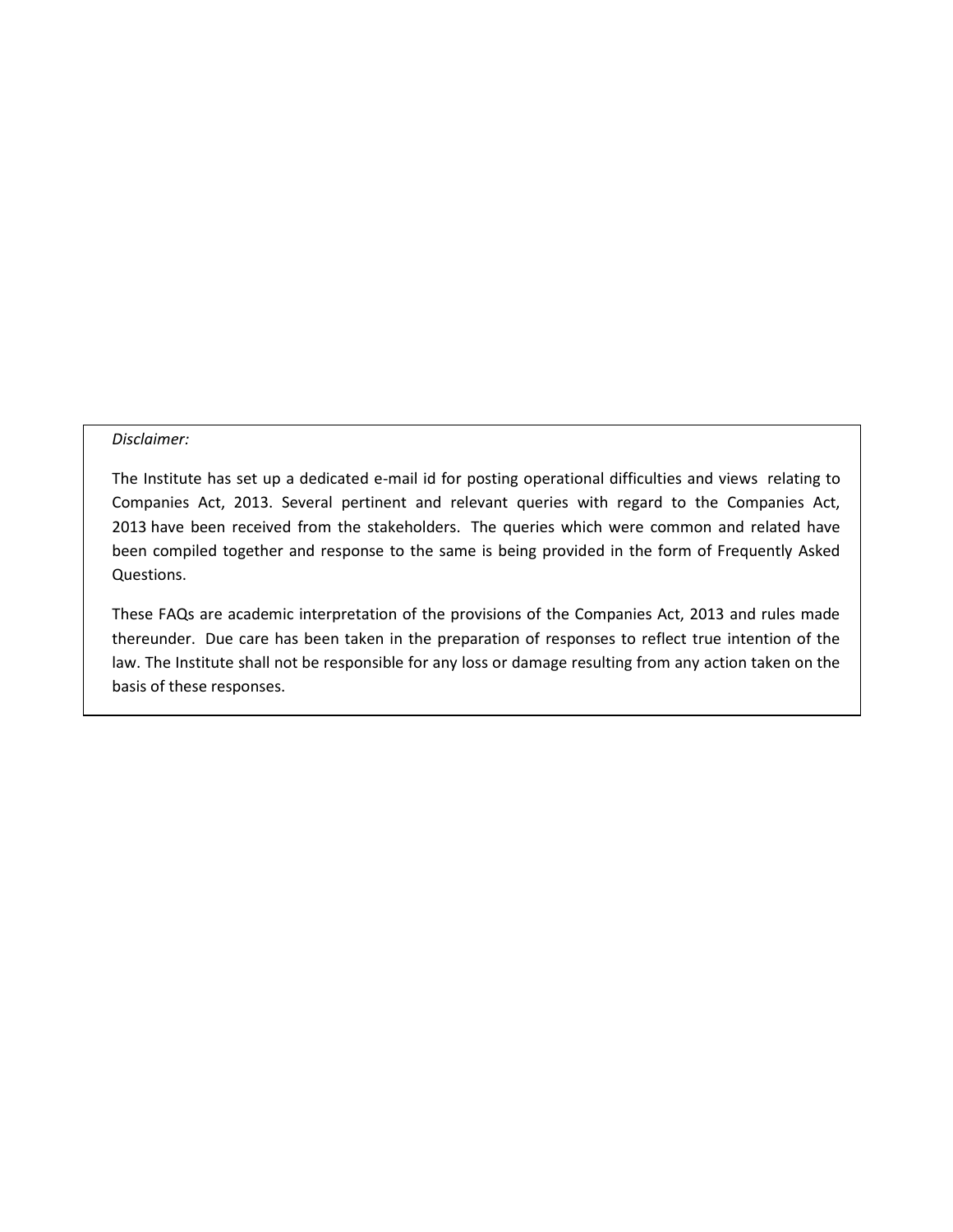#### **Frequently Asked Questions on Companies Act, 2013**

- 1. **Section 2(49) defines the term 'interested directors' whereas at various sections reference to section 184 is drawn to mean/define interested director. Section 2(49) is wider than Section 184 leading to confusion – which definition should be applied?**
- Ans. Section 2(49) of the Companies Act, 2013 defines interested director as a director who is in any way, whether by himself or through any of his relatives or firm, body corporate or other association of individuals in which he or any of his relatives is a partner, director or a member, interested in a contract or arrangement, or proposed contract or arrangement, entered into or to be entered into by or on behalf of a company;

Section 184 (2) provides that every director of a company who is in any way, whether directly or indirectly, concerned or interested in a contract or arrangement or proposed contract or arrangement entered into or to be entered into—

(a) with a body corporate in which such director or such director in association with any other director, holds more than two per cent. shareholding of that body corporate, or is a promoter, manager, Chief Executive Officer of that body corporate; or

(b) with a firm or other entity in which, such director is a partner, owner or member, as the case may be,

shall disclose the nature of his concern or interest at the meeting of the Board in which the contract or arrangement is discussed and shall not participate in such meeting.

**Wherever the term 'interested director' appears in the Act and the Rules thereon, read sections 2(49) and 184 together.**

#### **2. Whether a private Company having paid-up share capital 45 Lakhs and turnover of Rs. 20 Crores as per last audited balance sheet will be treated as small company or not?**

**ANS:** Such company will be treated as small company. Section 2(85) define a small company as a company other than a public company, $-$ 

(i) paid-up share capital of which does not exceed fifty lakh rupees or such higher amount as may be prescribed which shall not be more than five crore rupees; or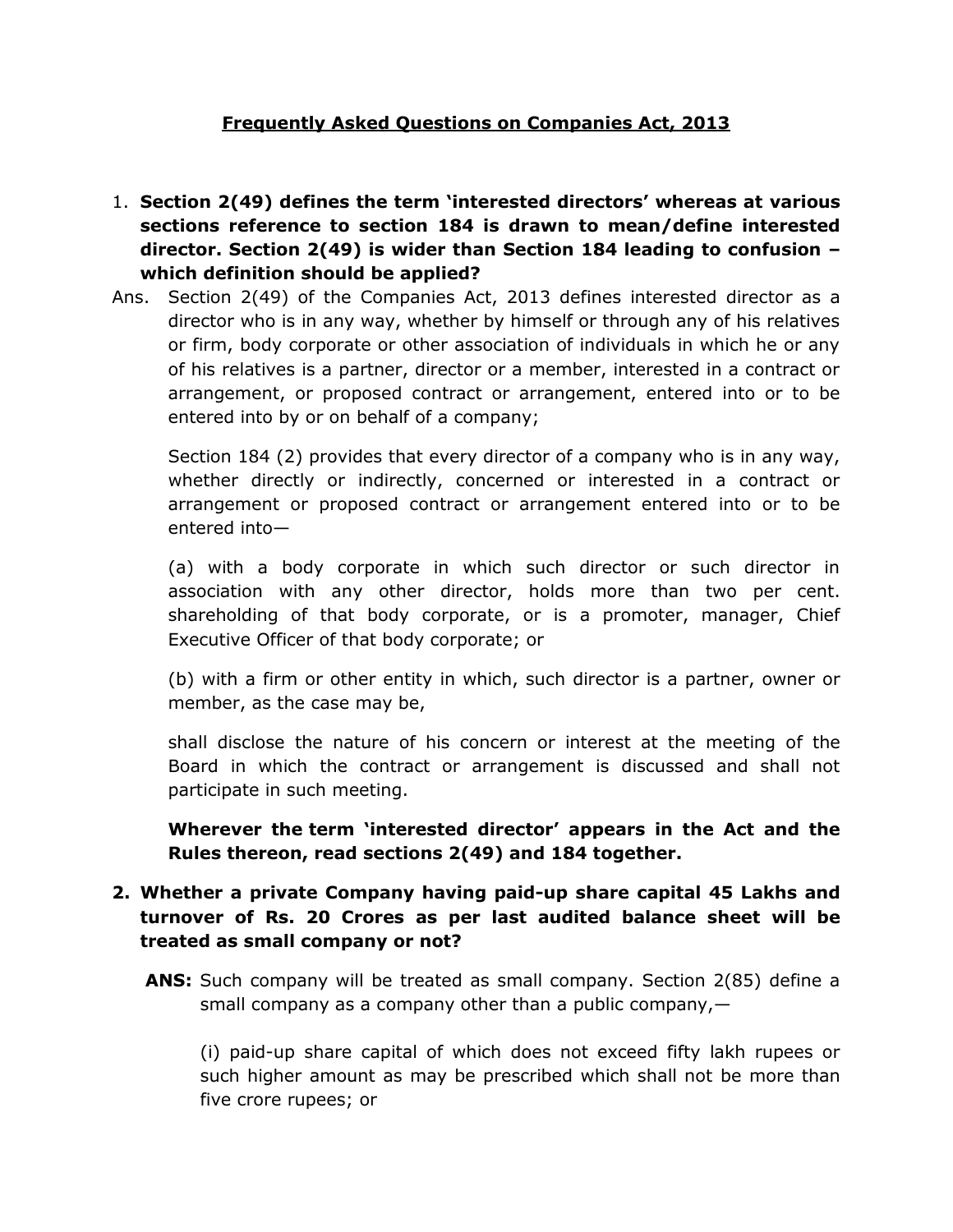(ii) turnover of which as per its last profit and loss account does not exceed 2 crore rupees or such higher amount as may be prescribed which shall not be more than twenty crore rupees:

Provided that nothing in this clause shall apply to—

- (A) a holding company or a subsidiary company;
- (B) a company registered under section 8; or
- (C) a company or body corporate governed by any special Act .

Here the word **"OR"** is written**,** it means that a private company fulfilling any one condition i.e either turnover less than Rs. 2 crores or paid up capital less than Rs. 50 lacs will be considered as small company.

## **3. Whether every company is required to alter its Articles of Association as per the new format under the Companies Act, 2013?**

**Ans.** Sub-section (6) of Section 5 provides that the articles of a company shall be in respective forms specified in Tables, F, G, H, I and J in Schedule I as may be applicable to such company.

Sub-section (9) of section 5 provides that nothing in this section shall apply to the articles of a company registered under any previous law unless amended under the Act.

It is not necessary but suggested that whenever a company amends its articles, it should ensure that subsequent to the amendment, the AOA is as per the format specified under the Companies Act, 2013.

Since certain provisions of Companies Act, 2013 require specific clauses in the Articles to carry out operations of any organization, such as for issuance of bonus shares, it is advisable Articles should be altered in line with the new requirements as various provisions themselves require specific clauses to be incorporated in the Articles.

# **4. Is section 42 applicable for Right Issue of shares under section 62(1)(a)? Are PAS 4 (Letter of Offer) and PAS 5 (Record of Offer) applicable for Rights Issue of shares?**

**Ans:** As per section 23 of the Companies Act, 2013 a public company can issue securities:-

 $\triangleright$  To public through prospectus;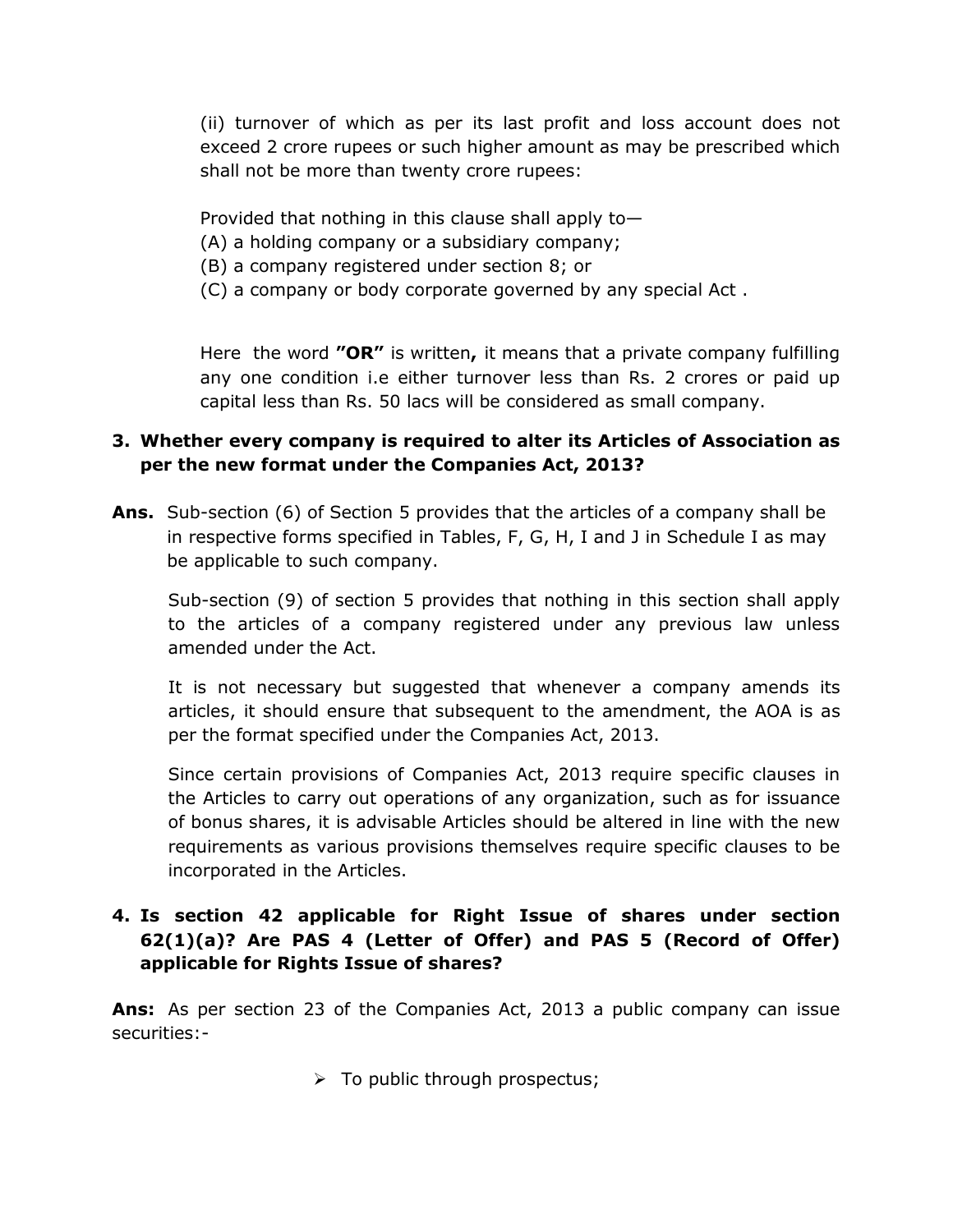- $\triangleright$  Through private placement by complying with the provisions of part II of chapter III; or
- $\triangleright$  Through a right issue or bonus issue.

In case of a private company it can issue securities by any method as mentioned above other than to public through prospectus.

Thus, there is no need to comply with the provisions of section 42 in case of right issue and accordingly PAS-4 and PAS-5 shall not be applicable in case of right issue.

# 5. **Section 46 read with the Companies (Share Capital and Debentures) Rules, 2014 requires passing of Board Resolution for issuance of share certificates. Under the Companies Act, 1956 such power could be delegated to Committee of the Board. Companies Act, 2013 is silent on this issue**.

Ans. Section 179 which deals with powers of Board lists items which are required to be approved by Board at its duly convened meeting. These items are such which require deliberation and discussion at the meeting and of important nature. One such item is 'issue of securities'.

This matter has already been examined by the MCA and it has, vide its General Circular 19/2014 dated June 12, 2014, clarified with regard to issue of duplicate share certificates, that a committee of Directors may exercise such powers subject to any restrictions imposed by the Board in this regard [in the light of the provisions of section 179, 180 and regulation 71 of table "F" of Schedule I to the Companies Act, 2013].

**6. On further issue of shares to existing shareholders under section 62(1)(a): What would be the intimation form viz return of allotment form as form PAS-3 doesn't mention section 62. It mentions only section 39 which is for public issue and section 42 which is private placement? Whether shareholder's approval is required for the said issue?** 

**ANS:** For every issue, return of allotment (refer section 39) Form PAS 3 will be filed with the ROC irrespective of whether the share is allotted through private, ESOP, Right Issue or Bonus issue. No, shareholder approval is not for a rights issue.

**7. In terms of Section 73 of Companies Act, 2013 read with Rule 2(1)(c)(vii) of Companies (Terms and conditions of acceptance of Deposit) Rules, 2014, deposits do not include receipt of money from**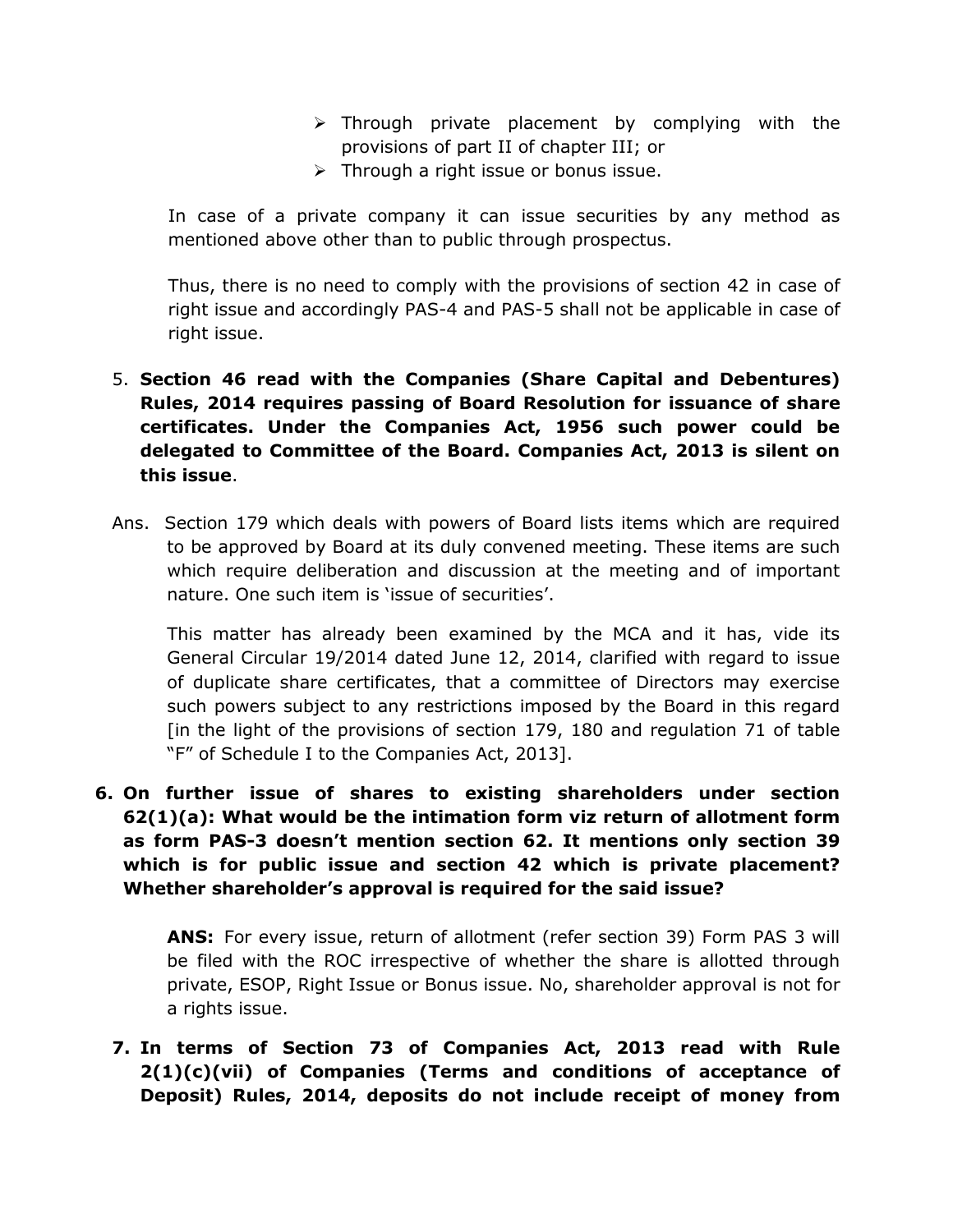# **Director of the Company, but money received from a member is treated as deposit. In case deposit is taken from a person who is both a director and a member of the Company, will such receipt of money be treated as deposit or not?**

**ANS:** Any amount received from a person who, at the time of the receipt of the amount, was a director of the company furnishes to the company at the time of giving the money, a declaration in writing to the effect that the amount is not being given out of funds acquired by him by borrowing or accepting loans or deposits from others is not considered as deposit.

Although, there is no specific provision which clarifies the question above but a deposit from a member who is also a director should be treated as deposit from a member.

#### **8. By what time are companies are required to switch over to the new format of Register of Members, Register of Directors and Key Managerial Personnel and their Shareholding?**

**ANS:** As per Rule 3 of the Companies (Management & Administration) Rules, 2014 all the existing companies, registered under the Companies Act, 1956, shall prepare its registers of members as per the provisions of section 88 of the Companies Act, 2013 within a period of 6 months from the date of commencement of Companies (Management & Administration) Rules, 2014.

Further after  $1<sup>st</sup>$  April 2014 all the registers of Directors & KMP shall be prepared as per the provisions of the section 170 of the Companies Act, 2013. The register of directors & director's shareholding maintained before 1 April, 2014 as per the provisions of the companies Act, 1956 needs not to be converted as per the provisions of the section 170 of Companies Act, 2013.

#### **9. Are companies required to file compliance certificate required in terms of Companies Act, 1956 for the financial year ended March 31, 2014?**

Ans. For the financial year ending March 31, 2014, specified companies would be required to file the Compliance certificate as per the provisions of proviso to Sub-section (1) of Section 383A of the Companies Act, 1956.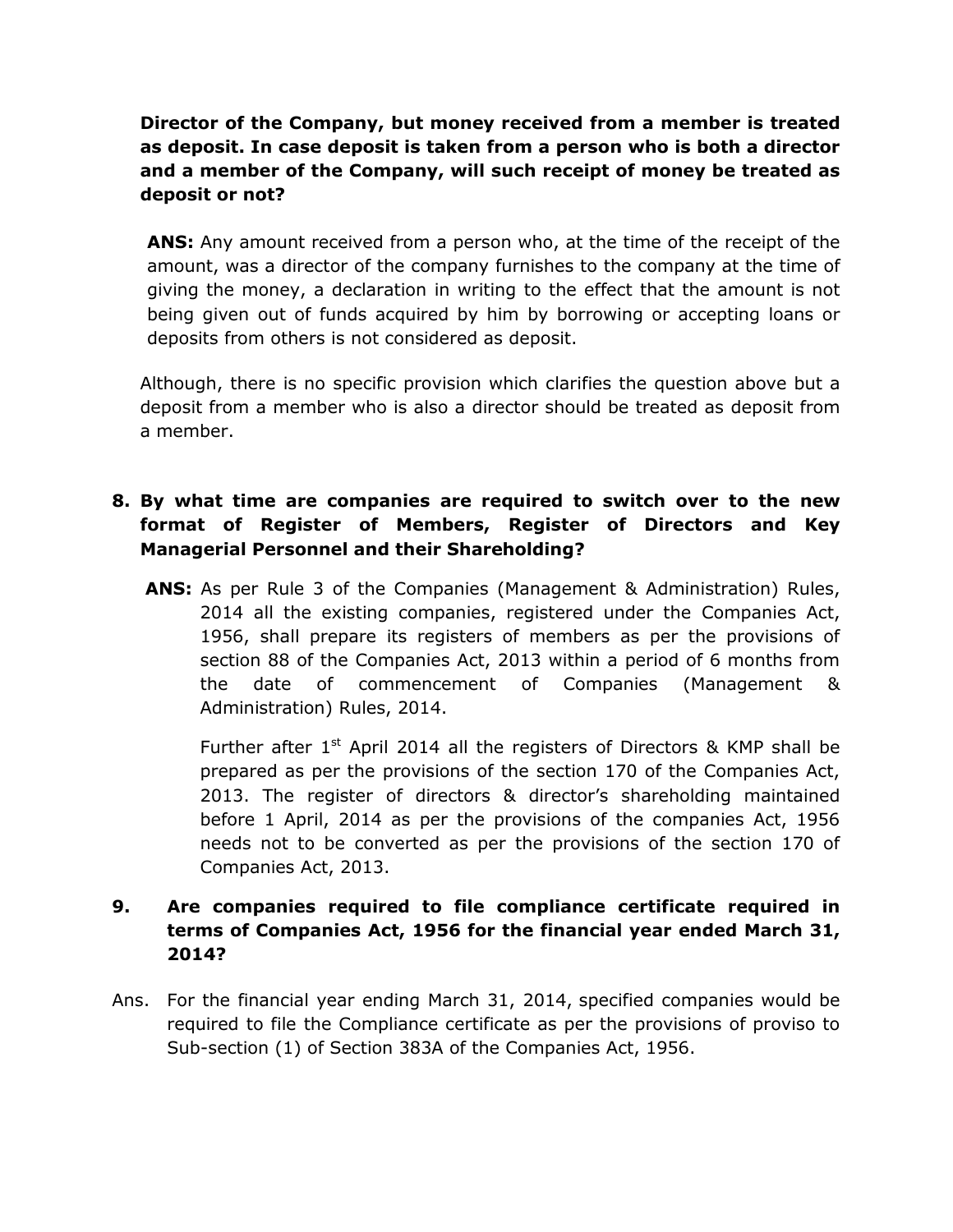MCA has vide General Circular 08/2014 dated 04.04.2014 clarified that the financial statements (and documents required to be attached thereto), auditors report and Board's report in respect of financial years that commenced earlier than 1st April, 2014 shall be governed by the relevant provisions/ Schedules/ rules of the Companies Act, 1956 and that in respect of financial years commencing on or after  $1<sup>st</sup>$  April, 2014, the provisions of the new Act shall apply. As the compliance certificate forms part of the Board's Report it shall be filed and attached with the Board's Report for the year financial year 2013-14.

#### **10. The Annual Return for the financial year ended 31st March 2014 is to be filed in which form?**

Ans. MCA vide General Circular dated 25<sup>th</sup> June, 2014 clarified that Form MGT-7 shall not apply to annual returns in respect of companies whose financial year ended on or before 1st April, 2014 and for annual returns pertaining to earlier years. These companies may file their returns in the relevant Form applicable under the Companies Act, 1956.

Accordingly, the annual return in terms of section 92 of the Companies Act, 2013 in form MGT. 7 as covered in this guidance note will be applicable for the financial years commencing on or after 1st April, 2014.

#### **11. According to section 103 of Companies Act, 2013, in case of a Private Limited Company, 2 members personally present shall be the Quorum.**

**If Quorum is not present within half an hour from the time appointed for holding a meeting, then the meeting shall stand adjourned, and if at the adjourned meeting also, Quorum is not present, the members present shall be the Quorum.**

**In case, there are only 2 shareholders. Out of these, one cannot attend AGM, according to above, whether one person attending the AGM, would be taken as quorum in case of adjourned meeting?**

**ANS**: No, one person can not form quorum of an adjourned meeting. Please refer to Department of Company Affairs' (now Ministry of Company Affairs) Letter No. 8/16(1)/61-PR dated May 19, 1961 wherein the views of the Department on this issue are also that a single person cannot by himself constitute a quorum at the adjourned AGM.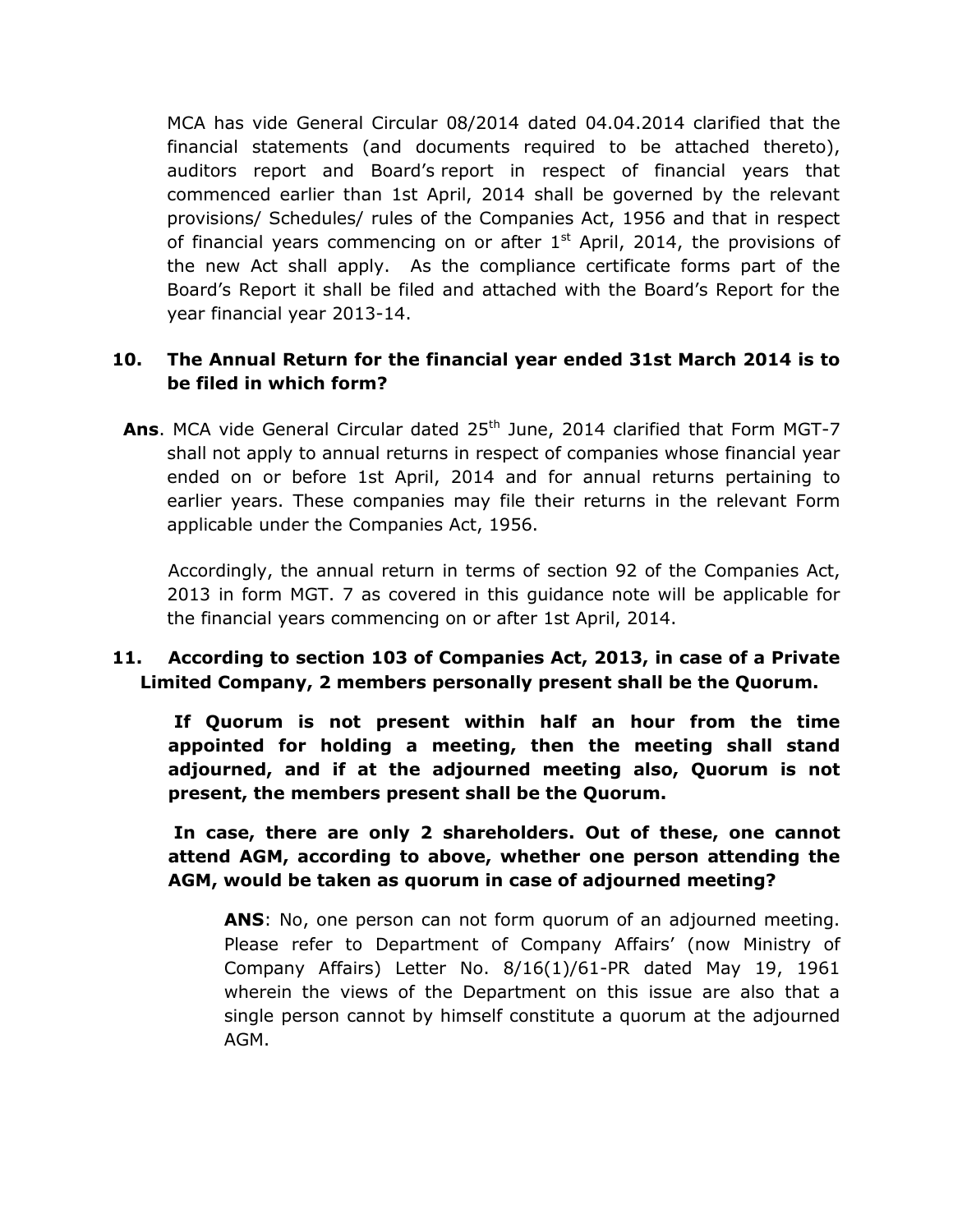- **12. Whether show of hands under section 107 is possible in case of companies which are covered under Rule 20 of Companies (Management and administration) Rules, 2014 relating to voting through electronic means?**
- Ans. According to Rule 20(1) every listed company or a company having not less than one thousand shareholders, shall provide to its members facility to exercise their right to vote at general meetings by electronic means. For all the transactions put to vote by electronic means by such companies, impliedly the provisions of section 107 become ineffective.

The same has been clarified by the MCA vide General Circular 20/2014 dated  $17<sup>th</sup>$  June, 2014 wherein it is stated that voting by show of hands under section 107 would not be allowable in cases where rule 20 of Companies (Management and Administration) Rules, 2014 is applicable.

*Note: Referring to General Circular 20/2014 dated 17th June, 2014 the MCA while considering the some practical difficulties in respect of voting through electronic means and conduct general meetings, decided not to treat the relevant provisions of Section 108 of the Companies Act, 2013 read with rule 20 of the Companies (Management and Administration) Rules, 2Ol4 dealing with the exercise of right to vote by members by electronic means (e-means as mandatory till 31st December, 2O14*

- **13. Whether concept of demand for poll u/s 109 of the Companies Act, 2013 is relevant for companies covered under Rule 20 of Companies (Management and administration) Rules, 2014 relating to voting through electronic means.**
	- Ans. The Ministry of Corporate Affairs vide General Circular 20/2014 dated 17th June, 2014 clarified that companies which are covered under section 108 read with rule 20 of Companies (Management and Administration) Rules, the provisions relating to demand for poll would not be relevant.

# **14. Whether a person who has voted through e-voting facility provided by the company, can participate in general meeting? Further, can he change his vote?**

Ans. A member of the company who has voted through electronic means may attend the general meeting and participate in the deliberations,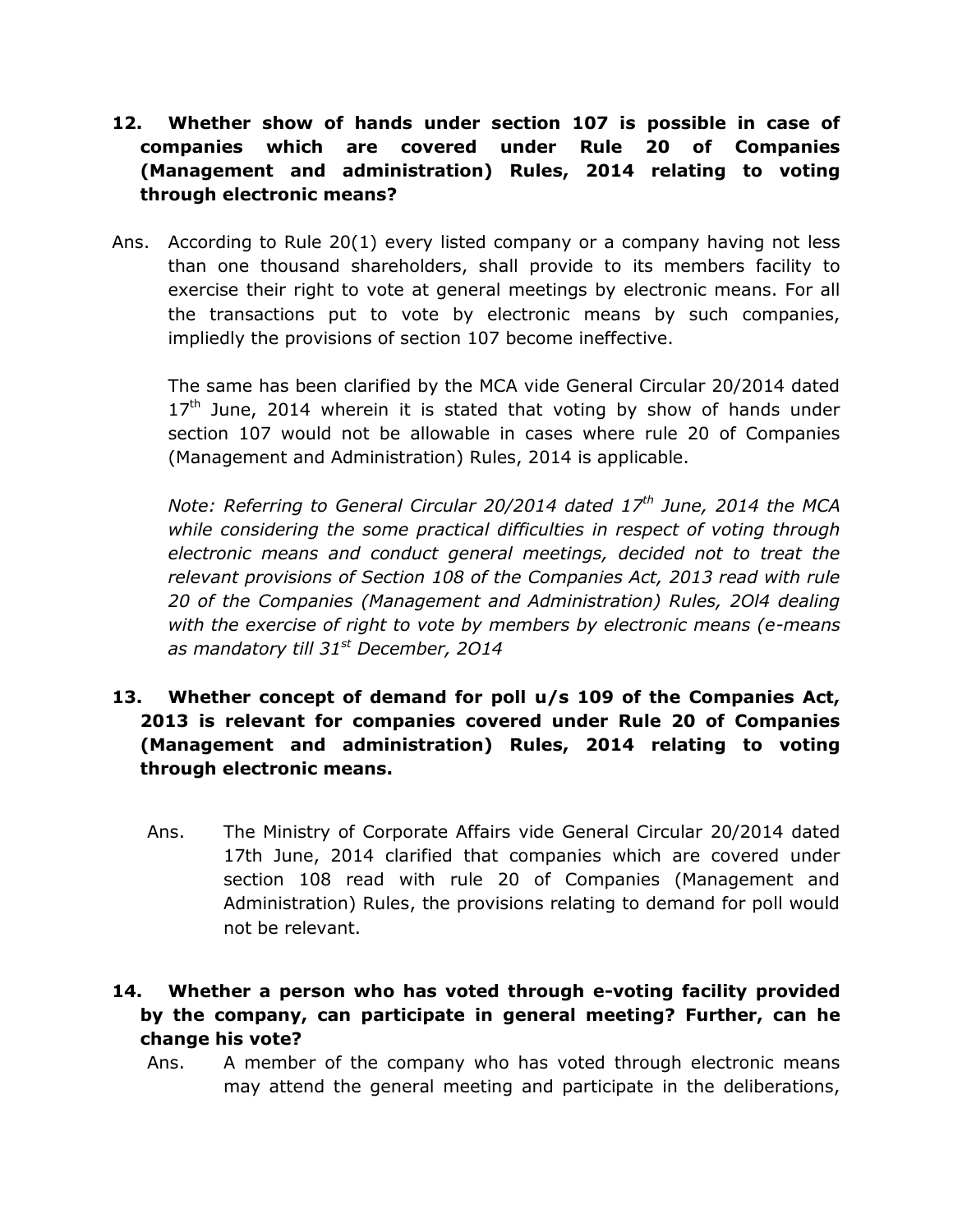though in accordance with the section 108 and Rule 20 of Companies (Management and administration) Rules, 2014, the member is not allowed to change his vote once casted.

It has been clarified by MCA vide General Circular 20/2014 dated 17th June, 2014 that a person who has voted through e-voting mechanism in accordance with rule 20 shall not be debarred from participation in the general meeting physically. But he shall not be able to vote in the meeting again, and his earlier vote (cast through e-means) shall be treated as final.

#### **15. Whether concept of proxy is relevant for a person who has voted electronically?**

Ans. Proxy is a facility given to the members to exercise his voting rights in case the member is unable to attend and vote himself. The provision for electronic voting is a platform facilitating the members to vote on their own. Hence if a member himself votes electronically, the concept of appointment and voting by proxy becomes irrelevant.

# **16. With regard to resolution requiring special notice, Section 115 of the Companies Act, 2013 who can move such resolution- whether such number of members holding shares on which aggregate sum not exceeding five lakhs has been paid up or by such number of members holding shares on which aggregate sum not less than five lakh rupees has been paid up?**

Ans. Section 115 of the Companies Act, 2013 provides notice of the intention to move a resolution can be given to the company by such number of members holding shares on which such aggregate sum not exceeding five lakh rupees, as may be prescribed, has been paid-up.

Accordingly, Rule 23 of the Companies (Management and Administration) Rules, 2014 prescribes such number of members holding shares on which not less than five lakh rupees has been paid up.

Therefore, resolution requiring special notice may be moved by such number of members holding shares on which such aggregate sum of not less than five lakh rupees has been paid up.

#### **17. Is it mandatory for a company to keep its documents records, registers and minutes in electronic form?**

Ans. According to Section 120 the documents, records, registers, minutes may be kept and inspected in electronic form. As per Rule 27 of Companies (Management and Administration) Rules, 2014, it is mandatory for every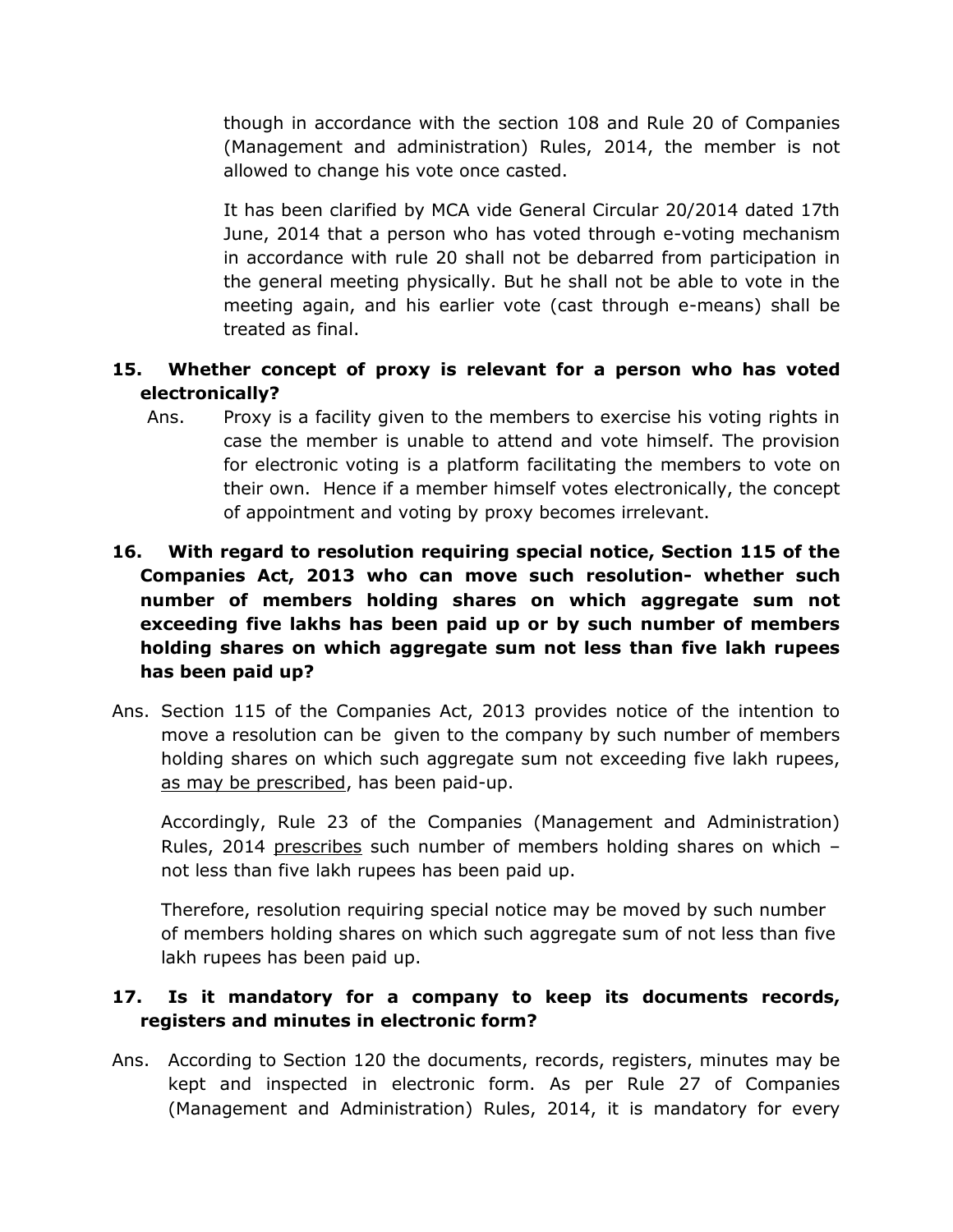listed company or a company having not less than one thousand share holders, debenture holders and other security holders, to maintain its records, as required to be maintained under the Act or rules made there under, in electronic form.

**18. Whether all statutory registers maintained under the provisions of the Companies Act, 1956 need to be converted to electronic mode within the stipulated period of six months pursuant to the provisions of Companies Act, 2013?**

**Ans:** As per Rule 27 of the Companies (Management and Administration) Rules, 2014 every listed company or a company having not less than 1000 shareholders, debenture holders and other security holders, shall maintain its records in electronic form. In case of existing companies, data shall be converted from physical mode to electronic mode within six months from the date of notification(w.e.f 1-4-2014 therefore by 30-09-2014).

- **19. As per section 124(6) all the shares in respect of which unpaid or unclaimed dividend has been transferred to Investor Education and Protection Fund shall also be transferred by the company to Investor Education and protection Fund. Whether a shareholder can claim back the shares and whether he can attend general meeting and give vote thereat.**
- Ans. As per proviso to section 124(6) claimant of shares shall be entitled to claim the transferred shares from IEPF and the procedure for that would be specified in the IEPF Rules. The Rules are yet to be notified.
- **20. What is the relevant financial year, with effect from which such provisions of the new Act relating to maintenance of books of account, preparation, adoption and filing of financial statements (and attachments thereto), auditors report and Board's report will be applicable.**
- Ans. As per MCA Circular No.08/2014 dated 4<sup>th</sup> April, 2014, the financial statements (and documents required to be attached thereto), auditors report and Board report in respect of financial years that commenced earlier than 1st April, 2014 shall be governed by the relevant provisions/ Schedules/ rules of the Companies Act, 1956 and that in respect of financial years commencing on or after 1st April, 2014, the provisions of the new Act shall apply. This means that the financial statements etc for the year ending  $31<sup>st</sup>$  March 2014 shall be prepared as per Companies Act, 1956 and for the year ending  $31<sup>st</sup>$  March 2015 and thereafter shall be prepared as per the Companies Act, 2013.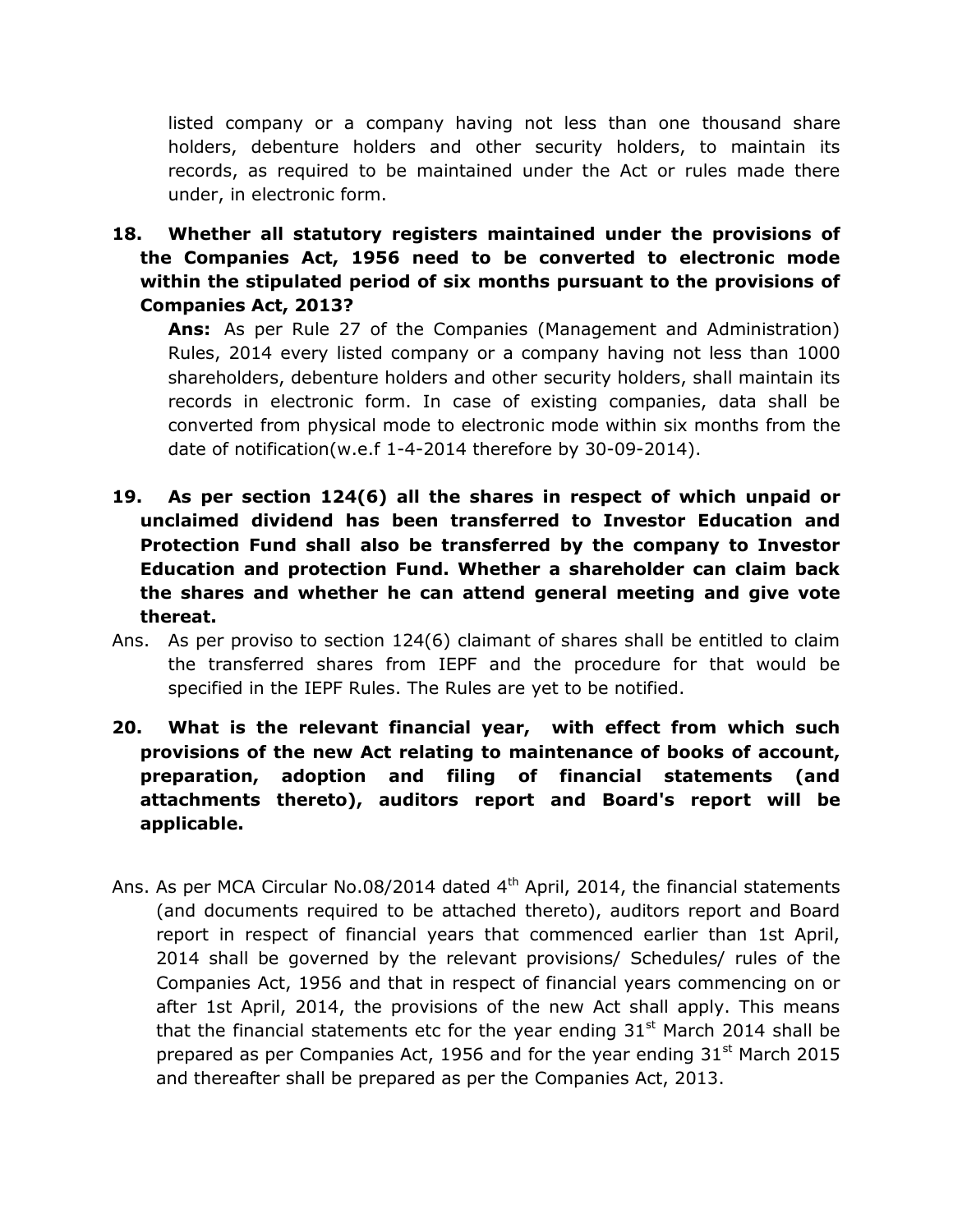#### **21. What are the provisions with respect to signing of financial statements under the Companies Act, 2013**

**Ans.** As per section 134(1), Financial Statement is required to be signed by:

- the chairperson of the company where he is authorised by the Board or by two directors out of which one shall be managing director;
- the Chief Executive Officer, if he is a director in the company,
- the Chief Financial Officer; and
- the company secretary of the company,

wherever they are appointed,

In the case of a One Person Company, the Financial Statement is required to be signed only by one director.

#### **22. Whether the activity a company is required to do as per statutory obligation under any law, would be termed as CSR activity?**

**Ans.** No, the activity undertaken in pursuance of any law would not be considered as CSR activity.

In this regard, please refer to the Ministry of Corporate Affairs Circular No. 21/2014 dated June 18, 2014 where it is clarified that expenses incurred by companies for the fulfilment of any Act/ Statute of regulations (such as Labour Laws, Land Acquisition Act etc.) would not count as CSR expenditure under the Companies Act, 2013.

# **23. There are certain corporate groups who run hospitals and educational institutions, will this be considered as CSR?**

**Ans.** If the hospitals and educational institutions are part of the business activity of the company they would not be considered as CSR activity. However, if some charity is done by these hospitals or educational institutions, without any statutory obligation to do so, then it can be considered as CSR activity.

#### **24. What are the consequences for non-compliance of CSR provisions?**

**Ans.** The concept of CSR is based on the principle 'comply or explain'. Section 135 of the Act does not lay down any penal provisions in case a company fails to spend the desired amount. However, sub-section 8 of section 134 provides that in case the company fails to spend such amount, the Board shall in its report specify the reasons for not spending the amount.

In case the company does not disclose the reasons in the Board's report, the company shall be punishable with fine which shall not be less than fifty thousand rupees but which may extend to twenty- five lakh rupees and every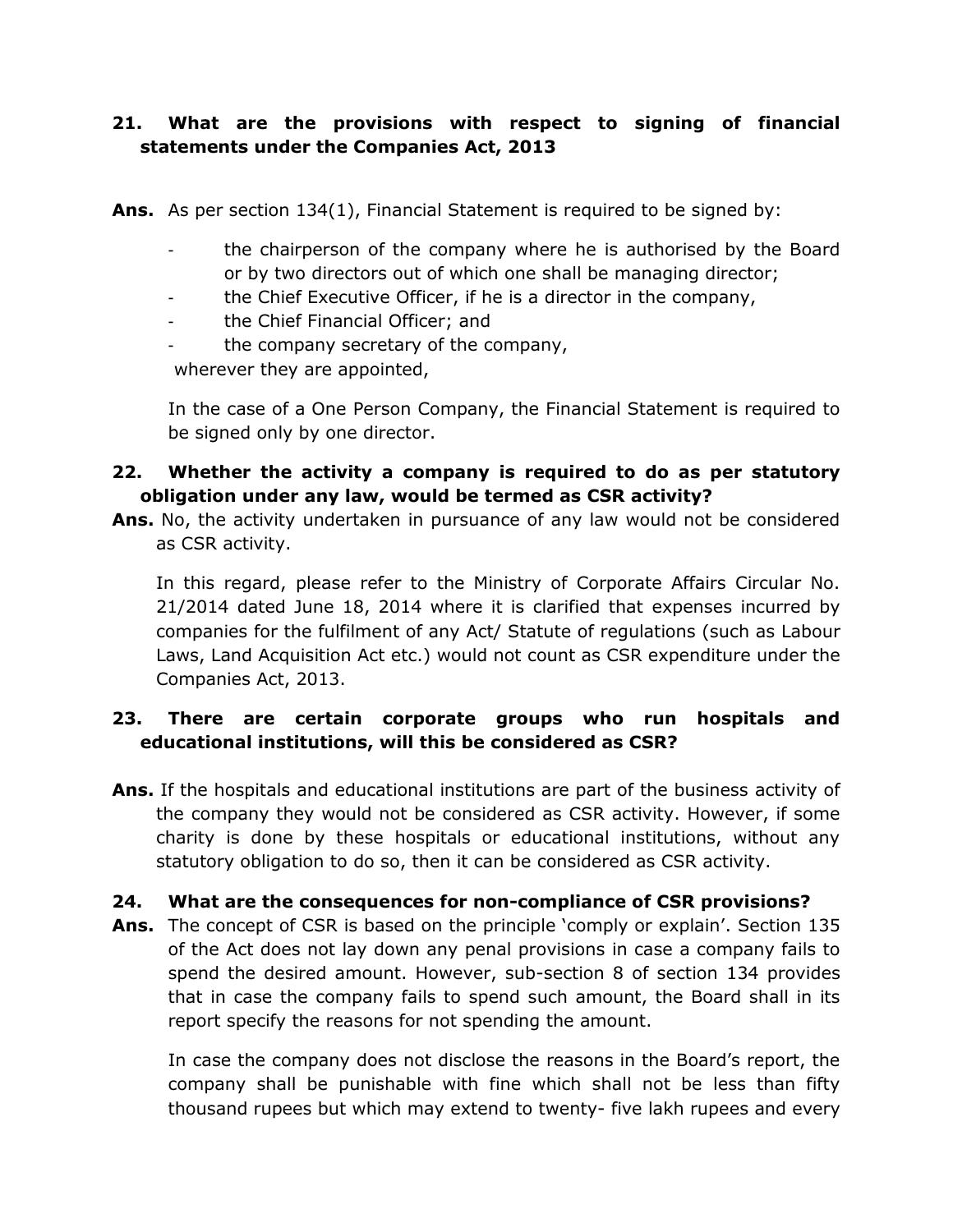officer of the company who is in default shall be punishable with imprisonment for a term which may extend to three years or with fine which shall not be less than fifty thousand rupees but which may extend to five lakh rupees, or with both. (Section 134(8).

#### **25. Whether section 135 is required to be complied by the company including its holding or subsidiary company?**

**Ans.** Rule 3(1) of Companies (CSR Policy) Rules, 2014, every company including its holding or subsidiary which fulfils the criteria specified in sub-section (l) of section 135 of the Act with regard to networth/ turnover or net profit shall comply with the provisions of section 135 of the Act and these rules.

As per section 135(1), every company having net worth of rupees five hundred crore or more, or turnover of rupees one thousand crore or more or a net profit of rupees five crore or more during any financial year shall constitute a Corporate Social Responsibility Committee of the Board consisting of three or more directors, out of which at least one director shall be an independent director.

The criterion needs to be fulfilled by individual company**.** Therefore, if the holding company or the subsidiary company fulfils the criteria specified in Section 135, all the provisions mentioned therein becomes applicable to such company.

# **26. For compliance under section 135 i.e. Corporate Social Responsibility, from which Financial Year CSR Expenditure & Reporting Begins?**

**Ans.** Since section 135 relating to Corporate Social Responsibility and schedule VII has become effective from April 01, 2014, every company which meets the criteria specified under sub-section (1) of section 135 is required to comply the same from April 01, 2014. Companies have to spend the amount on CSR activities as required by section 135 during the F.Y. 2014-15 and Reporting of the same would be in 2015 Board's Report or otherwise state the justification for the same in Board Report.

Accordingly, amongst other things, the constitution of CSR Committee, preparation of CSR Policy, the spending of amount on CSR activities needs to be during the financial year 2014-15.

#### 27.**Whether the provisions of CSR are applicable to section 8 companies?**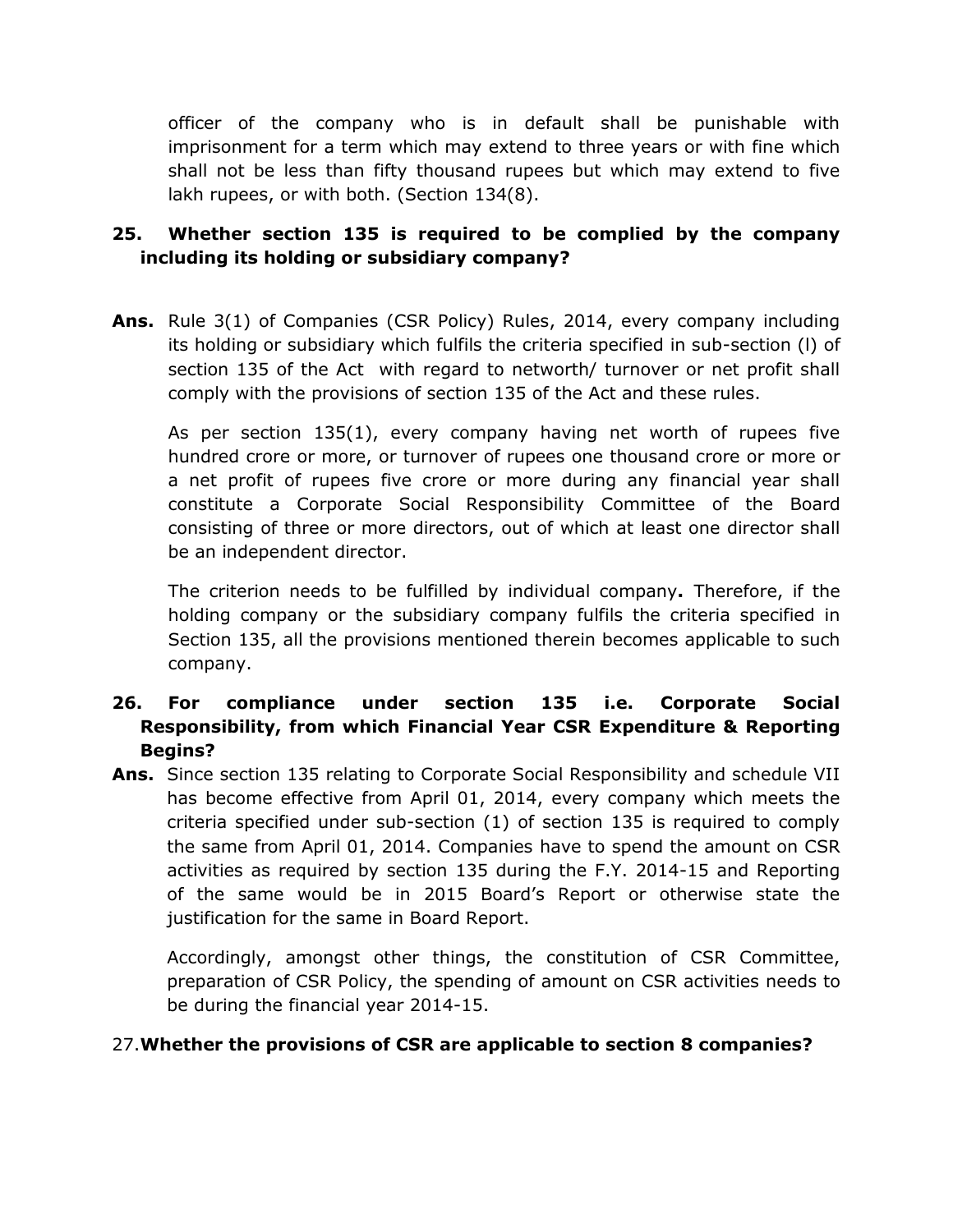**Ans.** Since section 8 companies are supposed to apply their profits in promoting the objects such as commerce, art, science, sports, education etc., these companies are perhaps not, required to follow CSR provisions.

Rather, under Rule 4 of Companies (CSR Policy) Rules, 2014 companies may route their CSR activities through a section 8 company (Rule 4 of Companies (CSR Policy) Rules, 2014).

#### **28. In case of companies having multi-locational operations, which local area of operations should the company choose for spending the amount earmarked for CSR operations?**

- **Ans.** Proviso to Section 135(5) of the Companies Act 2013 provides that a company shall give preference to the local area and the areas around it where it operates for spending the amount earmarked for CSR activities. In case of multi-locational operations, the company could exercise discretion in choosing the area for which it wants to give preference.
- **29. In case the company has appointed personnel exclusively for implementing the CSR activities of the company, can the expenditure incurred towards such personnel in terms of staff cost etc. be included in the expenditure earmarked for CSR activities?**
- **Ans.** The Ministry of Corporate Affairs vide General Circular No. 21/2014 dated  $18<sup>th</sup>$  June, 2014 clarifies that Salaries paid by the companies to regular CSR staff as well as to volunteers of the companies (in proportion to company's time/hours spent specifically on CSR) can be factored into CSR project cost as part of the CSR expenditure.

#### **30. Are the provisions with regard to CSR applicable to foreign companies?**

**Ans.** In terms of Rule 3(1) of the Companies (Corporate Social Responsibility Policy) Rules, 2013, a foreign company having its office or project office in India which fulfils the criteria specified in Section 135(1) is required to comply with the provisions of Section 135 of the Act and the Rules thereunder.

The networth, turnover or net profit of a foreign company is to be computed in accordance with the balance sheet and profit and loss account of the foreign company prepared with respect to its Indian business operations in accordance with schedule III or as near thereto as may be possible for each financial year.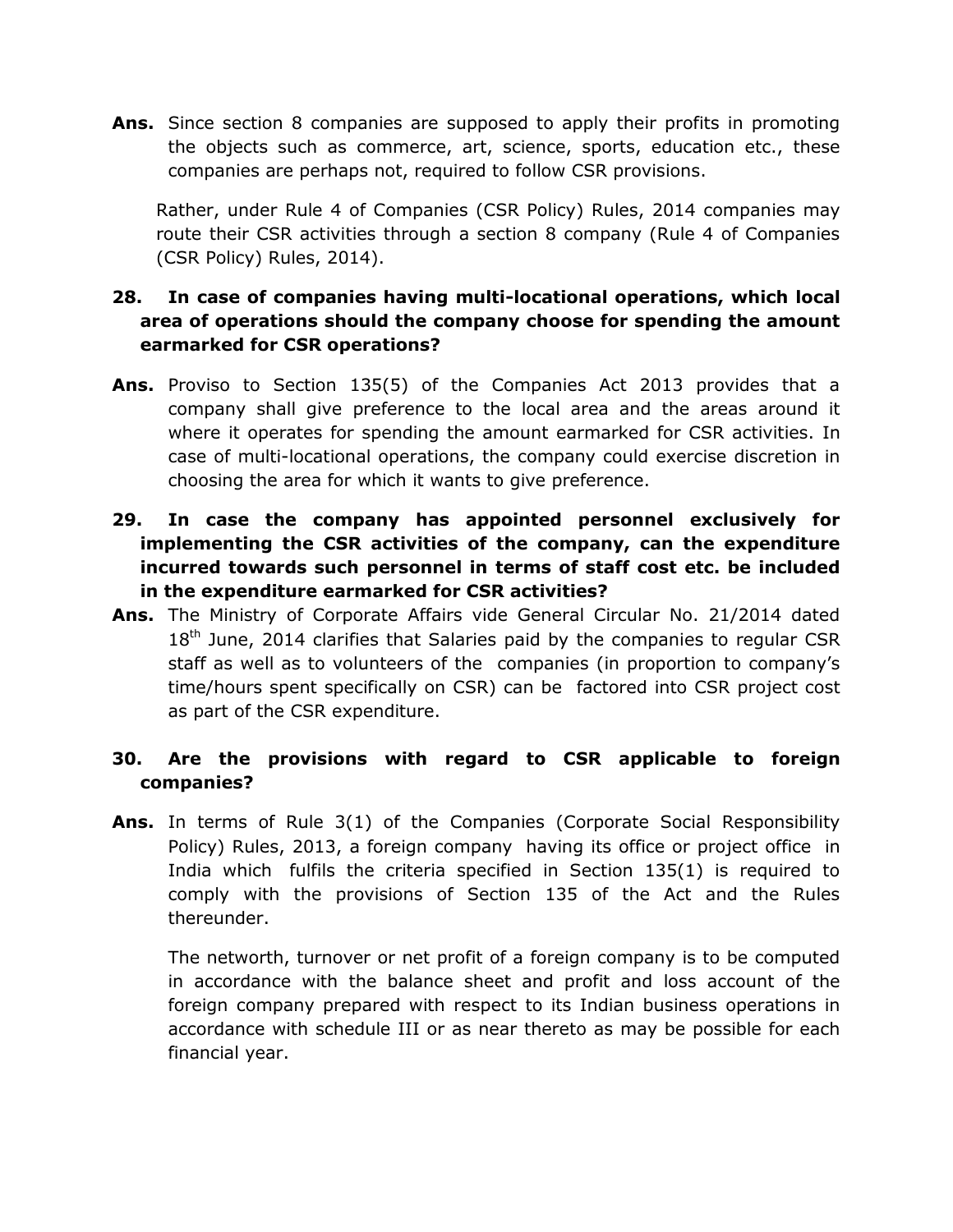Therefore foreign company having its branch office or project office in India which fulfils the criteria specified under section 135(1) is required to constitute a CSR Committee and comply with the spending of 2% of average net profits as per financial statement of its Indian business operations in CSR activities in India.

#### **31. Where CSR activities lead to profits then what about such surplus?**

**Ans.** Rule 6(2) of the Companies (CSR Policy) Rules, 2014 provides that the CSR policy of the Company shall specify that the surplus arising out of the CSR projects or programs or activities shall not form part of the business profit of a company. This impliedly means that the surplus arising out of CSR projects or programs or activities of the company shall not form part of the business profit of a company.

Ideally, the surplus should be rolled over to CSR Corpus.

# **32. If a company having turnover of more than Rs. 1000 crores or more but has incurred loss any of the preceding three financial years then whether such company is required to comply with the provisions of the section 135 Companies Act, 2013?**

**Ans.** As per the provisions of section 135 of the Act, one of the three criteria has to be satisfied to attract Section 135. Therefore, if a company satisfies the criterion of turnover although it does not satisfy the criterion of net profit, it wil have to comply with the provisions of Section 135 and the Companies (CSR Policy) Rules, 2014.

# **33. In case the appointment of an auditor is not ratified by the shareholders at annual general meeting as required under proviso to Section 139(1), what recourse does the company have?**

- Ans. Explanation to Rule 3(7) of the Companies (Audit and Auditors) Rule 2014 explains that in case the appointment is not ratified by the members of the company, the Board of Directors shall appoint another individual or firm as its auditor or auditors after following the procedure laid down in this behalf under the Act.
- 34.**For the purpose of rotation of auditors, whether the period for which the individual or the firm has held office as auditor prior to the commencement of the Act shall be taken into consideration for calculating the period of five consecutive years, in case of individual; or ten consecutive years for firm**.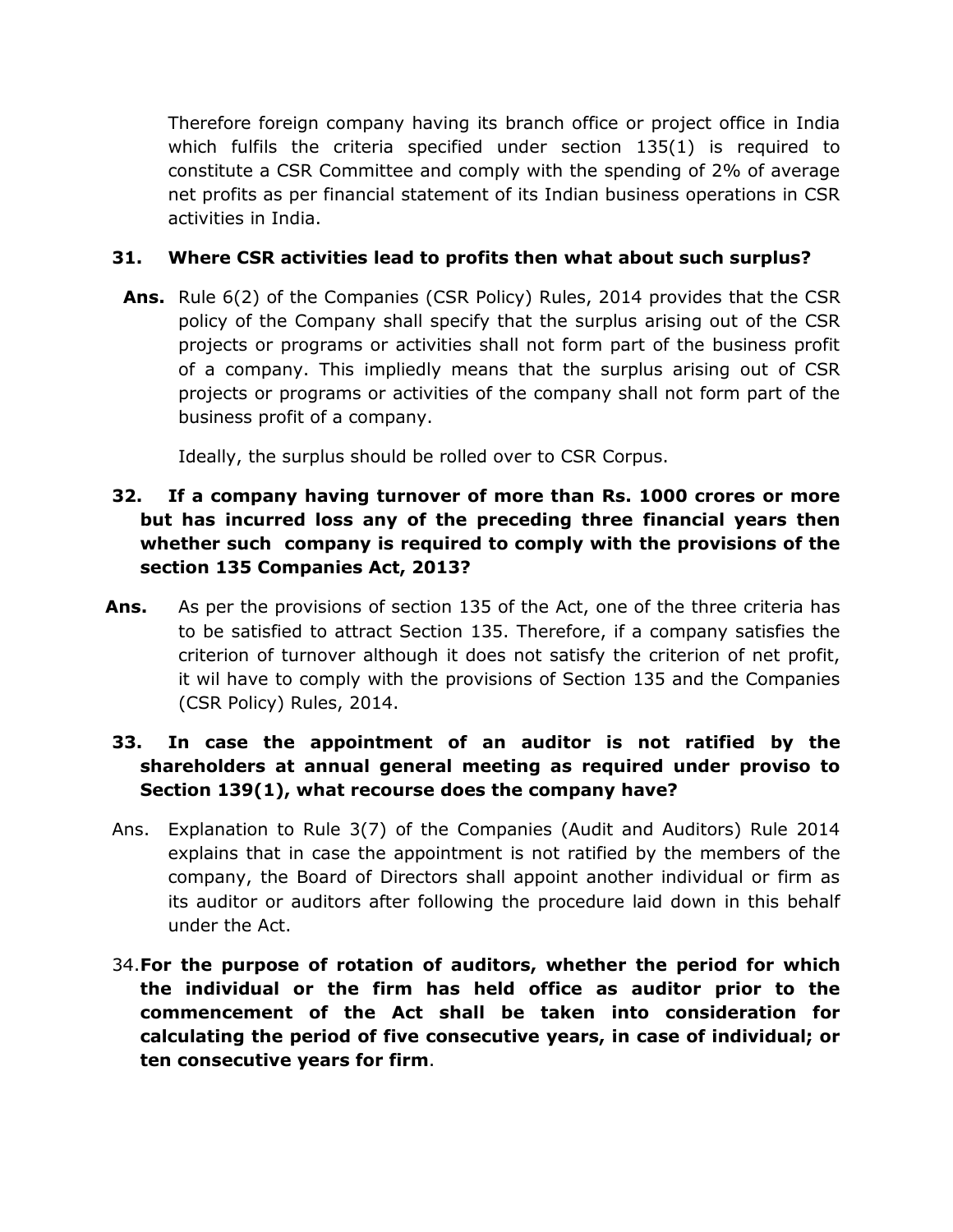Ans. Yes, as per rule 6(3) of Companies (Audit and Auditors) Rules, 2014, the period for which the individual or the firm has held office as auditor prior to the commencement of the Act shall be taken into consideration for the purpose of rotation of auditors.

For example, in case of listed and prescribed companies, if an individual has completed four years as an auditor on April 01, 2014, he can continue for one more year in the same company and not more than that.

Further, if he wishes to again get appointed there, he may do so after the cooling period of five years from the completion of his term of five years.

#### **35. Please Clarify whether the appointment of Cost auditor shall be for a period of 5/ 10 years like that of the Statutory Auditor as prescribed under Section 139.**

**ANS:** The Concepts of Cost auditor and statutory auditor are completely different from each other. No Order has been issued by the Central Government till date. Hence, old Orders, guidelines rules and regulation regarding the cost audit issued under Companies Act, 1956 will continue to be applicable to the Company for 2014-15.

#### **36. What is the time limit within which the Board has to appoint an Independent Director and at which meeting whether Board Meeting or General Meeting?**

**Ans:** Section 149(5) of the Companies Act, 2013 inter alia provides that company existing on before the commencement of this Act, which are falling within the ambit of section 149(4), shall have to appoint Independent Directors within one year from the commencement of Companies Act, 2013 or rules made in this behalf, as may be applicable.

Further, Schedule IV to the Companies Act, 2013, inter alia provides that, the appointment of the Independent Director shall be approved by the Company in its meeting of shareholders.

**37. As per provision of Section 149(5) appointment of independent directors is being given one year transition period but there is no such transition time for remuneration or nomination committee. Under Section 178 Nomination & Remuneration committee is to have min. 2 independent directors. If a company does not have Independent directors as of now, how can the committee be constituted as one year transition time given for appointment of Independent Directors? Can**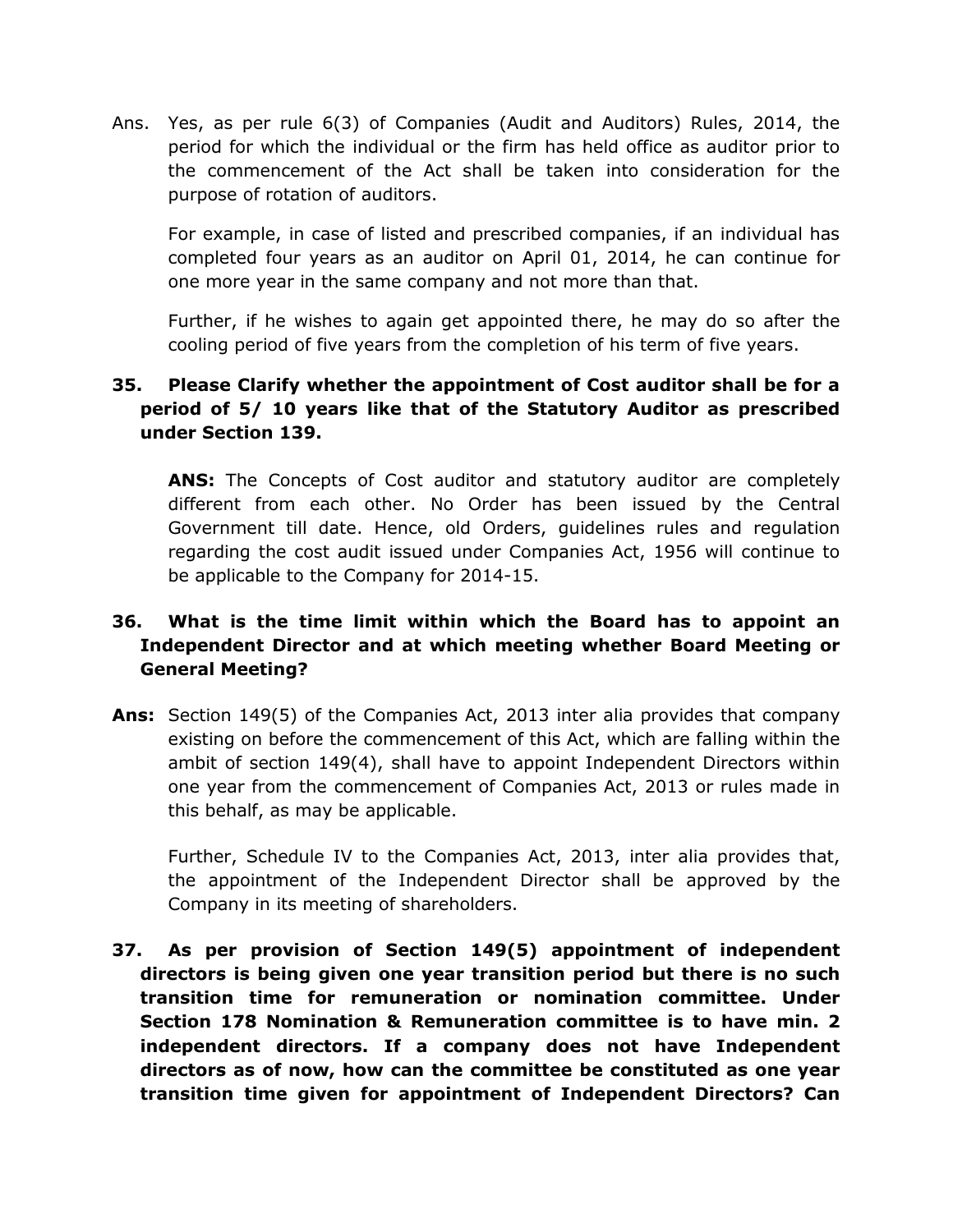#### **remuneration and nomination committee constitution be also assumed to be formed in one year transition time?**

**Ans:** Ministry has, vide its Notification dated June 12, 2014, clarified that the public companies required to constitute Nomination and Remuneration committee can constitute the same within one year from the commencement of the relevant rule or appointment of Independent Directors by them, whichever is earlier.

# **38. Can existing independent directors continue up to the their original tenure as if the Companies Act, 1956 had been in force and be reappointed for a period of 5 years under the Companies Act 2013 on the completion of original tenure?**

Ans. In terms of the explanation provided for the purpose of Sub-section (5) and (10) & (11) of Section 149, any tenure of an independent director on the date of commencement of this Act shall not be counted as a term under subsections (10) and (11) of Section 149. Further Section 149(5) provides a transitionary period of one year to comply with the requirement of independent directors, referring to General Circular No.  $14/2014$  dated  $9<sup>th</sup>$ June, 2014 it has been clarified by the Ministry that if it is intended to appoint existing independent directors under the new Act, such appointment shall be made in accordance with Section 149(10) and (11) read with Schedule IV of the Act within one year from April 1, 2014 i.e. by March 31, 2015.

Further the appointment of existing directors also needs to be formalized through a letter of appointment.

#### 39.**Can an Independent Director of a Company be appointed as Independent Director of its holding, subsidiary or associate company?**

Ans. Yes, an Independent Director of a Company can be appointed as Independent Director of its Associate/sister concern.

Also, as per clause 49 III. (i) of the listing agreement, at least one independent director on the Board of Directors of the holding company shall be a director on the Board of Directors of a material non listed Indian subsidiary company.

# **40. Whether the directors appointed by entity/ies which have the interest in the Company in the nature of Equity, shall be treated as nominee directors?**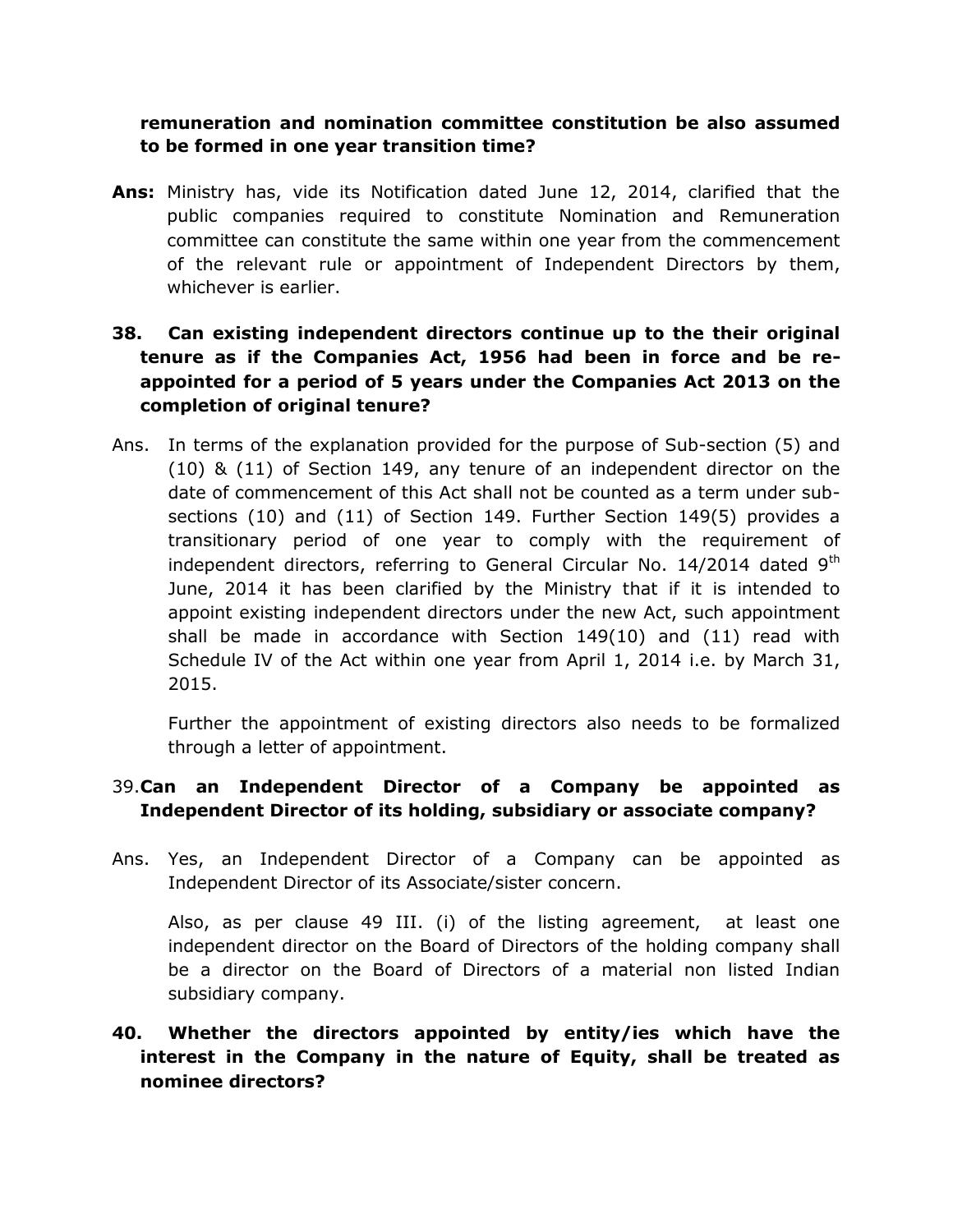**Ans:**As per explanation to section 149(7) "nominee director" means a director:-

- $\triangleright$  nominated by any financial institution in pursuance of the provisions of any law for the time being in force; or of any agreement;
- $\triangleright$  appointed by any Government; or
- $\triangleright$  any other person to represent its interests.

Thus, the directors appointed by any private equity investor may be covered in the above third category.

**41. As per Section 149(10) Independent Director shall hold office for a term up to five consecutive Years and as per Section 149(11) No Independent Director shall hold office for more than two consecutive terms.**

**Independent Director is appointed in the AGM of 2014 for less than Five Years (Say Three Years). – FIRST TERM**

**He is again appointed in the AGM of 2017 for Five Years. – SECOND TERM.**

**In 2022 he will complete two consecutive terms but he will not complete total term of ten years.**

**Whether he can be appointed in the AGM of 2022 for another 2 years to complete his total term of 10 years?**

**Ans:** Ministry has, vide its General Circular 14/ 2014 dated June 09, 2014, clarified that the appointment of an Independent Director (the ID) for a term less than five years would be permissible, appointment for any term (whether for five year or less) is to be treated as a one term under section 149(10) of the COMPANIES ACT, 2013.

Further, section 149(11) provides that no person can hold office of ID for more than 'two consecutive terms'. Such a person shall have to demit office after two consecutive terms even if the total number of years of his appointment in such two consecutive terms is less than 10 years.

Thus, in view of the above, in the above query ID cannot be appointed in the AGM of 2022 for another 2 years to complete his total term of 10 years.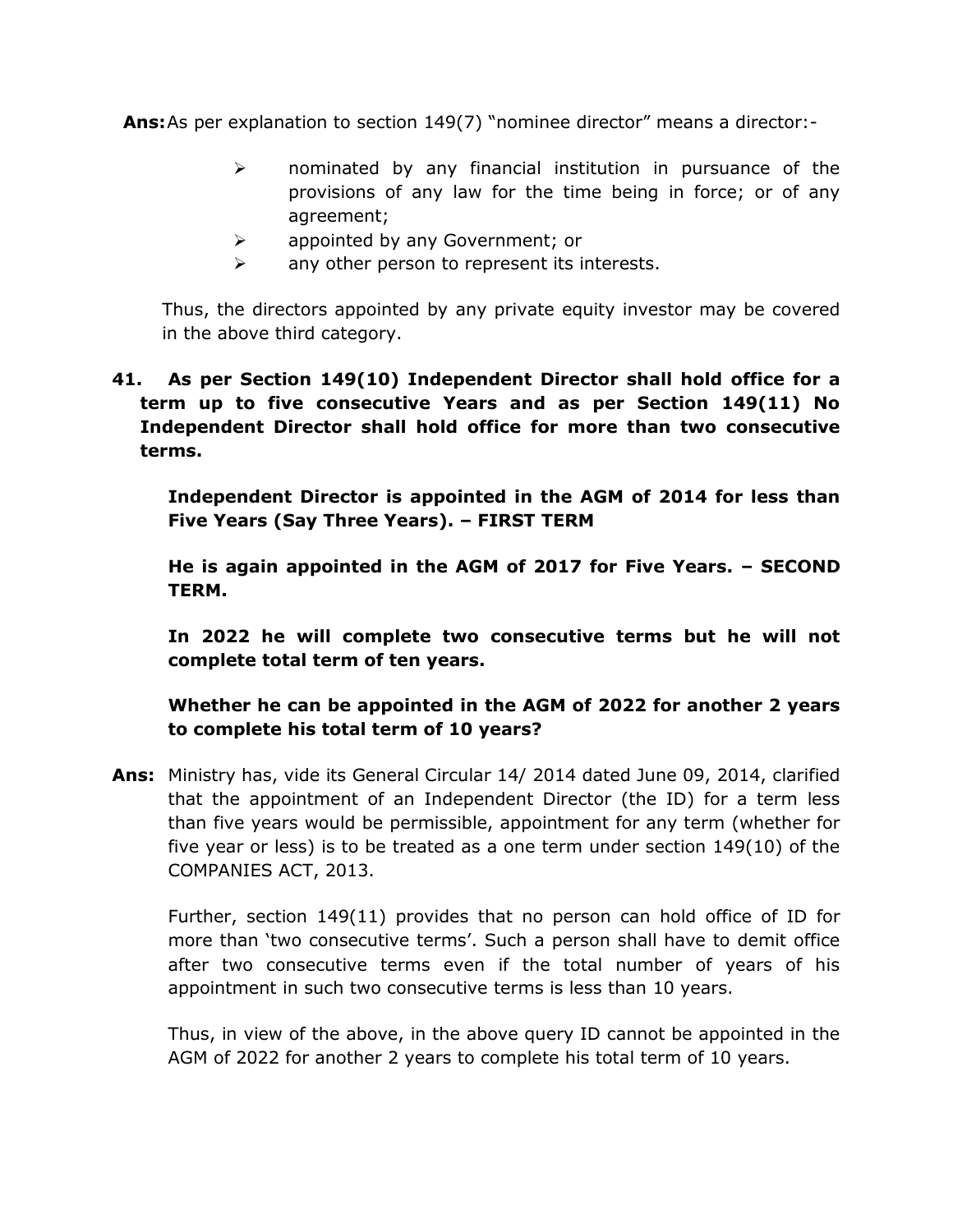#### 42.**Whether independent directors shall be included in the total number of directors for the purpose of sub-section (6) and (7) of section 152 of the Companies Act, 2013**

Ans. Section 152(6) of the Companies Act, 2013 provides that unless the Articles of Association provide for retirement by rotation of all directors at every annual general meeting, at least two-thirds of the total number of directors of a public company shall be persons whose office is liable to retirement by rotation and sub-section (7) provides that one-third of such directors shall retire by rotation at each annual general meeting of the company after the first annual general meeting. Independent directors shall not be included in the total number of directors for the purpose of subsections (6) and (7).

Pursuant to section 149 (13), the requirement of retirement by rotation pursuant to sub-section (6) and (7) of Section 152 is also not applicable to independent directors.

- 43.**In case a public company has three directors. Out of three directors 1 director is an independent director whose office is not liable to retire by rotation, 1 director is a managing director appointed for a fixed term and 1 is the promoter director/ director appointed pursuant to share purchase agreement/ nominee director etc. whose office also is not liable to retirement by rotation. How can such a company ensure the compliance of section 152 (6) and (7**)?
- Ans. In such situations it is advised that companies appoint such number of nonexecutive directors whose office is liable to retire by rotation and thereby ensure compliance of Section 152(6) and (7).

#### **44. Whether alternate director vacates office when the original director joins video conference at a Board meeting even though he does not return to India.**

Ans. The office of Alternate Director is nowhere related to the attendance of the Original Director in the Board Meeting [**also refer MCA Letter No. 6/16/(313)/68-PR, dated 5-2-1963**]. The office of Alternate Director shall be terminated if and when the director in whose place he has been appointed returns to India. Therefore, joining meeting by video conferencing by the original director will not vacate the office of the alternate director.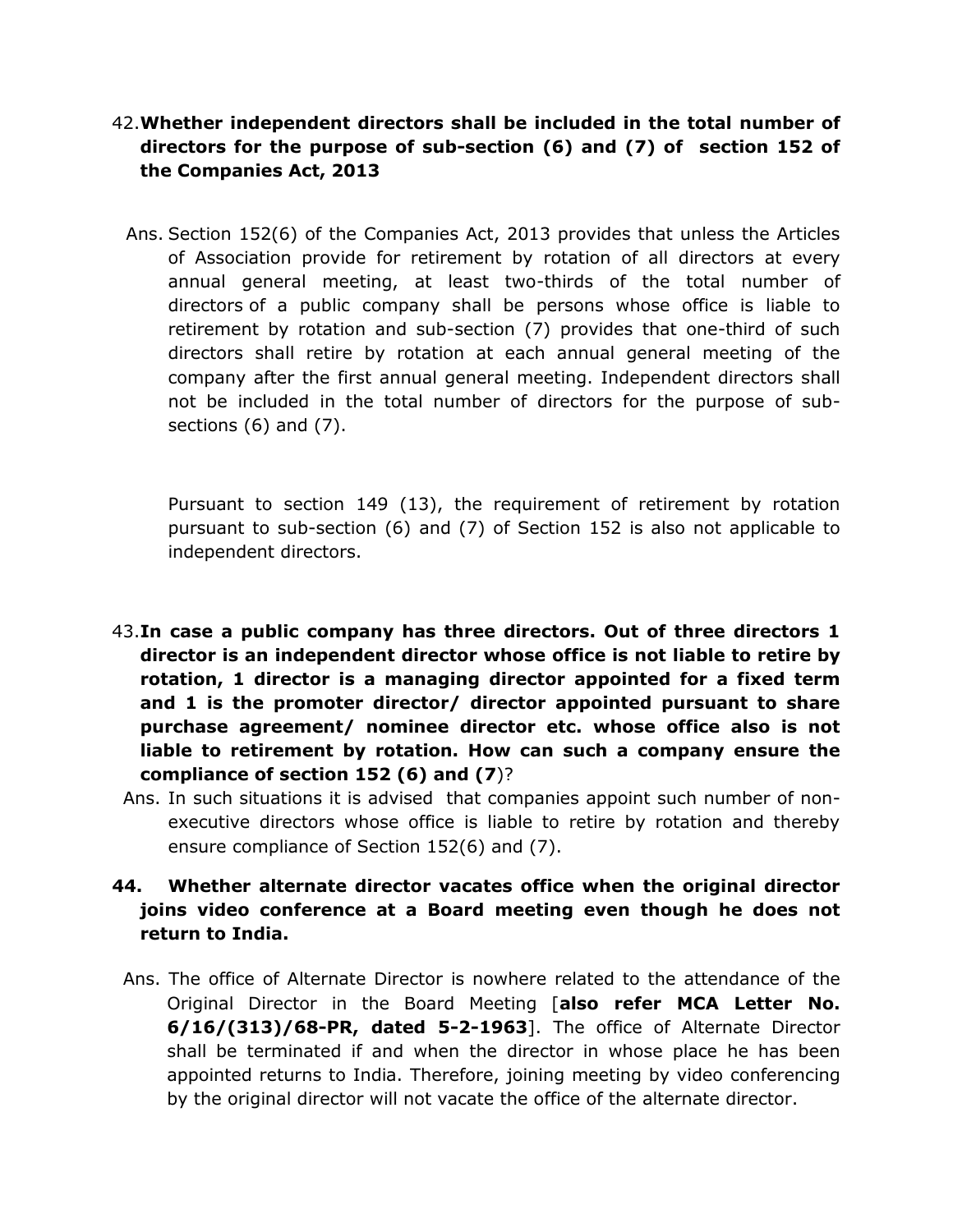- **45. If a** *private company* **has failed to file its financial statements for the F.Y. 2008-09 and onwards and such default was not covered under section 274(1)(g) of the COMPANIES ACT, 1956 and now it is a default under section 164(2) of the COMPANIES ACT, 2013:**
	- **Whether the Director shall be disqualified on and from April 01, 2014; and**
	- **He shall also vacate the all directorships in all other Companies?**
- **Ans**: This issue is not completely clear and a clarification is expected on this issue.

However, Section 164(2) provides that *any person who is or has been a director* of a company which—

- *has not filed financial statements or annual returns* for any continuous period of three financial years; or
- *has failed to repay the deposits etc.* on the due date or *pay interest due thereon* or *pay any dividend declared and such failure to pay or redeem continues for one year or more*,

*shall not be eligible to be re-appointed as a director of that company* or *appointed in other company for a period of five years* from the date on which the said company fails to do so.

From the above, it can infer that any person is falling under the purview of above said section, then such person shall be not be eligible to be appointed as a director in the same company as well as shall not be appointed as a director in any other company for a period of five years; and in view of section 167(1)(a) his office of director shall also be vacated in the company in which the default has committed.

#### **46. A public limited company incorporated received certificate of commencement of business (CCOB) in March, 2014.**

**As per the provisions of section 165 of the Companies Act, 1956, every company limited by shares shall within a period of not less than one month nor more than six months from the date at which the company is entitled to commence business hold a general meeting of the members of the Company which shall be called the statutory meeting.**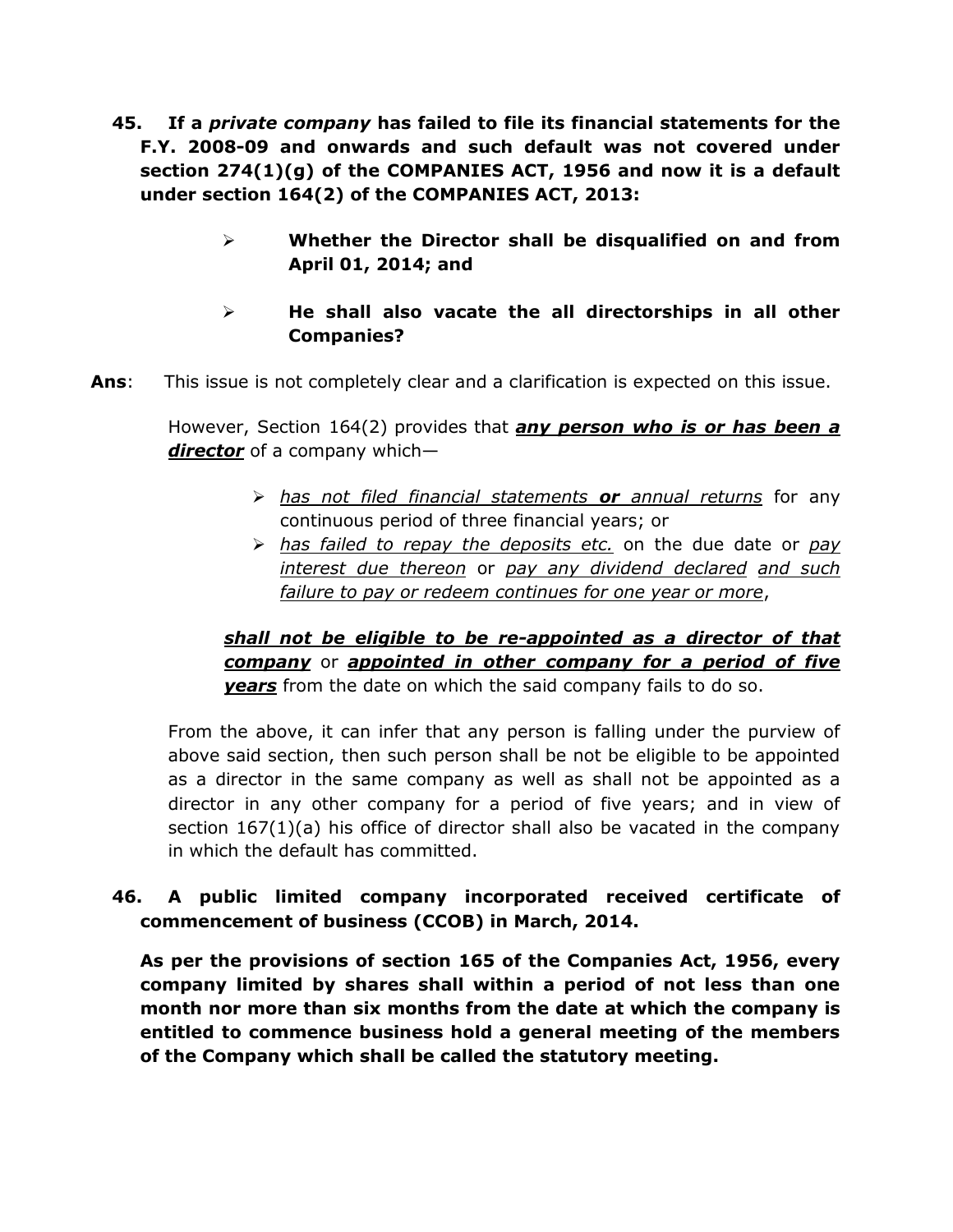**ANS:** The Company is required to hold its statutory meeting as per the provisions of the companies Act, 1956. This is because that public company was incorporated under the act, 1956 and as it has received COB in March 2014, at that time the provisions of the section 165 were in force. Further, the e-form 22 is also available on the MCA portal.

- **47. When a foreign director joins the meeting by audio/video conference, (where he is counted for the purpose of quorum u/s 174), is it sufficient to say that foreign director was not absent u/s 167(1) (b) even if he does not physically attend even a single Board meeting in a period of 12 months?**
	- **Ans.** The requirement of section 167(1)(b) is only for attendance of a Director in the Board Meeting himself; however this section doesn't deal or regulate the manner of attending the Board Meeting. Therefore, the Board Meeting attended by any Director, whether in person or through video conferencing or other audio visual means, shall be sufficient attendance for the purpose of section 167(1)(b).

# **48. Please clarify whether vacation of office of director on account of not attending board meetings under Section 167(1)(b) has prospective or retrospective effect?**

**ANS:** The said section is applicable from 1<sup>st</sup> April 2014, it means that a director absent himself from the entire board meeting held during a period of twelve months with or without obtaining leave of absence, his office as director shall vacate.

# **49. Are notices of disclosure of interest received from directors in terms of Section 184 of the Companies Act, 2013 required to be filed with the ROC? If yes in what form?**

**ANS:** In terms of section 117(3)(g) resolutions passed as per section 179(3) the Company is required to file e-form MGT-14 within 30 days of passing the resolution. 179(3) deals with the powers of the boards which may be exercised at board meetings only and as per section  $179(3)(k)$  the rules may prescribe additional matters and rule 8 of Companies (Meeting of Board & its Power) Rules, 2014 requires that the disclosure of directors' interest and shareholding should be taken note of only by means of a resolution passed at board meeting. Therefore a company is required to file resolution for taking note of disclosure of director's interest and shareholding in Form MGT-14.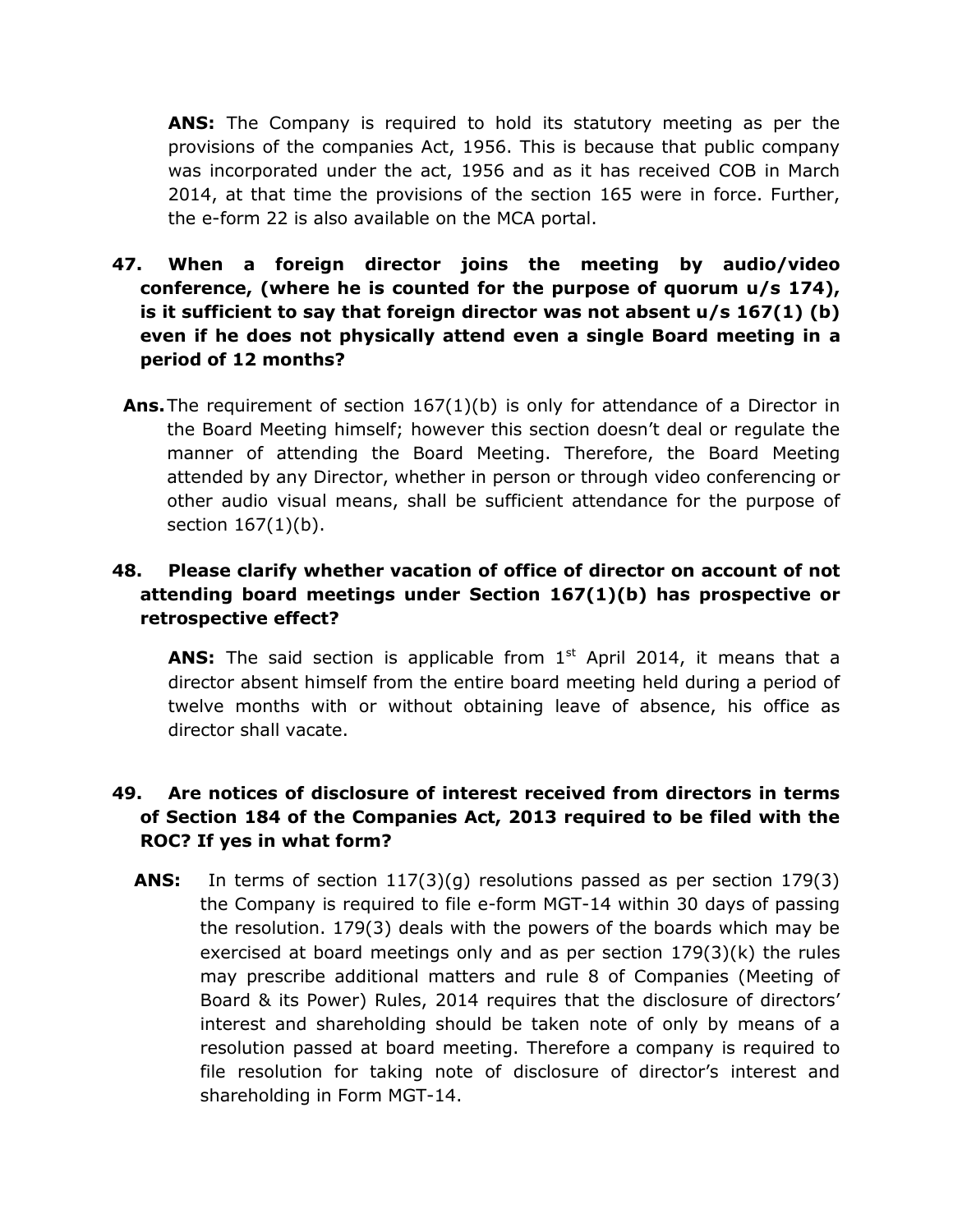**50. With reference to Section 117 read with Section 179(3) of the Companies Act, 2013 it states that the financial statements approved by the Board has to be filed with ROC in MGT-14.**

**However, the Circular no.08/2014 states that the financial statements has to be prepared as per the Companies Act, 1956 and all the relevant provisions of 1956 Act will apply.**

**Considering this circular there was no obligation on the part of the Company under 1956 Act to file the resolution for approving the financial statement.**

**So is there any need to file the resolution with ROC in MGT-14 this year? Or it will be applicable from this year only.**

- **ANS:** It is clarified by the ministry that the financial statements are to be prepared under the provisions of Companies Act, 1956. Section117 says that every resolution passed under the section 179(3) of the companies act, 2013 is required to be filed by the company with ROC in MGT-14. Here the board is not preparing the financial statement, the board is approving it and approval of audited financial statement whether quarterly, half yearly or annual by the board falls under the purview of section 179(3) of the Companies Act, 2013 and accordingly form MGT-14 is required to be filed.
	- **51. In case the board delegates its powers to borrow to one of its committee, is the company required to file Form MGT 14 for delegation its power to Committee and also each time the committee exercises the power which is delegated to it?**

**ANS:** The Company is required to file e-form MGT 14 with the ROC only when the board delegates its power to its committee to borrow and no MGT - 14 is required to be filed each time the committee exercise its power to borrow money within the limits authorized by the board.

#### **52. After filling form for Disclosure of interest of Directors, if any changes have been made, whether disclosure from Directors is required again?**

- **Ans:** As per section 184, whenever there is any change occurred in the disclosures already made then at first Board Meeting held after such change, shall be disclosed.
- **53. In context of Section 185 & 186 of Companies Act 2013, if any group private limited company gives/provides corporate guarantee and**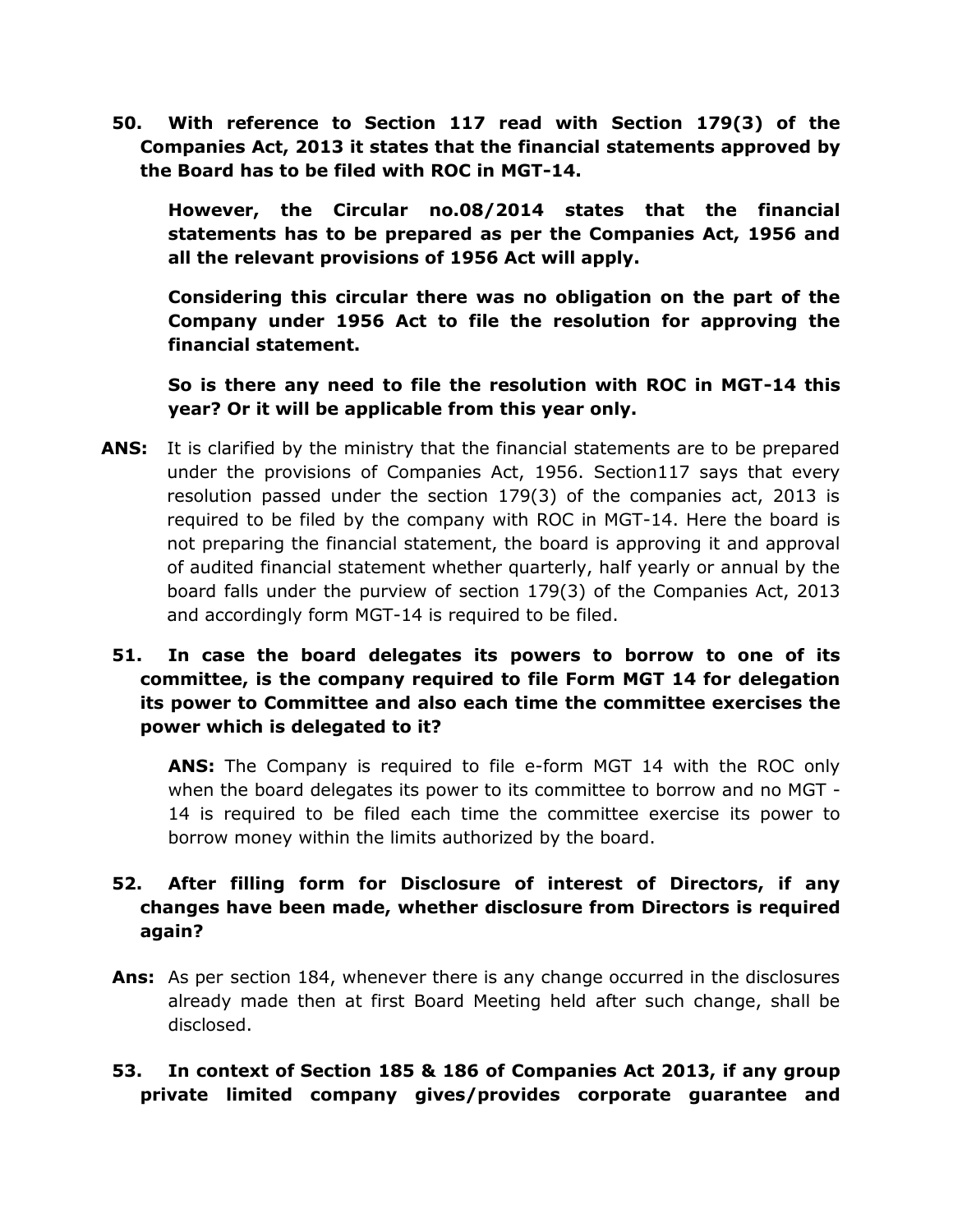#### **equitable mortgage of its property in favour of its group public limited company, is it possible to give the same. What if both the companies are private limited companies?**

**ANS:** As per the provisions of section 185 no company shall, directly or indirectly, advance any loan, including any loan represented by a book debt, to any of its directors or to any other person in whom the director is interested or give any guarantee or provide any security in connection with any loan taken by him or such other person. However any loan made by a holding company to its wholly owned subsidiary company or any guarantee given or security provided by a holding company in respect of any loan made to its wholly owned subsidiary company is exempted from the requirements under this section; and any guarantee given or security provided by a holding company in respect of loan made by any bank or financial institution to its subsidiary company is exempted from the requirements under this section.

#### **54. If a Company has granted stock options prior to the promulgation of the Companies Act, 2013, then whether such stock options can be exercisable by the Independent Directors?**

**Ans:** As section 197(7), section 62(1)(b) and Rule 12 of the Companies (Share Capital and Debentures) Rule, 2014, an Independent Director has been disentitled to any stock option but nowhere the Independent Directors has been prohibited to exercise the stock options which has been granted to them before Companies Act, 2013. Therefore, they can exercise the stock options prior to the commencement of the Companies Act, 2013; however, they shall not be entitled to have any stock option after the commencement of Companies Act, 2013.

#### **55. Is it compulsory for Company Secretary to attend the All Board, Committee and General Meeting?**

**ANS :** Yes, it is compulsory for a company secretary to attend all Board, committee and general meeting of the Company as it is the one of the duties of the company secretary as mentioned in section 205 of the Companies Act, 2013.

#### **56. Is it mandatory to file the return of appointment of KMPs appointed in terms of Section 203?**

Ans. Yes – it is mandatory for a company to file a return of appointment of a managing director, whole time director or manager, chief executive officer,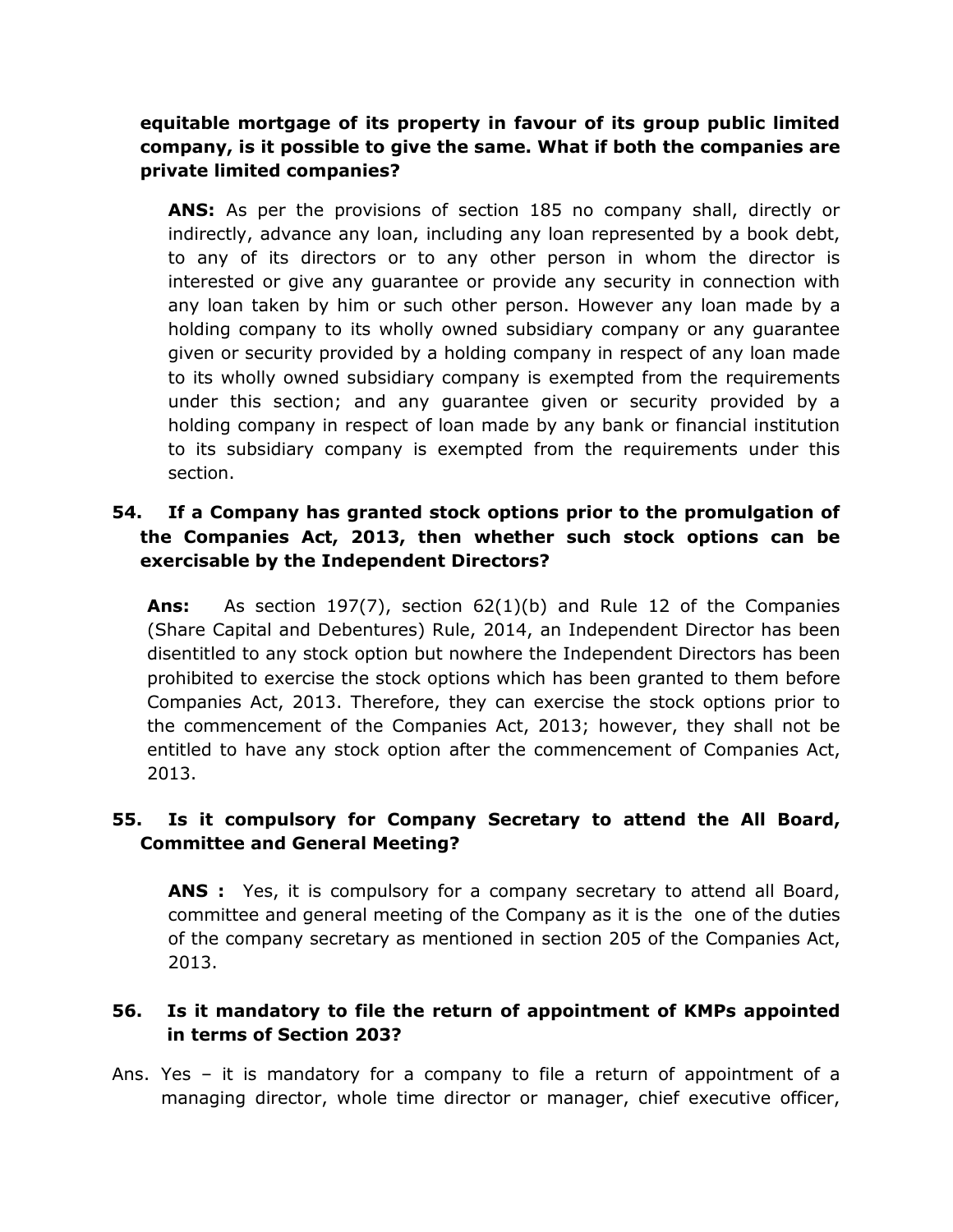company secretary and Chief Financial officer in Form no. MR.1 as prescribed in Rule 3 of the Companies (Appointment and Remuneration of Managerial Personnel) Rules, 2014.

Further, particulars of appointment of KMP and any change among them are also required to be filed in Form DIR-12.

#### **57. Can the KMP of Holding Co. be appointed in only one subsidiary or in all subsidiaries of holding company at the same time?**

**Ans:** As per section 203(3) of the Companies Act, 2013,a Whole-time KMP of a company shall not hold office in more than one company except in its subsidiary company. This section restricts a person to hold office in more than one company, while at the same time enables a person to hold office in its subsidiary company and ideally he may be appointed in only one subsidiary.

#### **58. Can a company have two Managing Directors?**

**Ans:** As per third proviso to section 203 of the COMPANIES ACT, 2013 a company may appoint or employ a person as its MD, if he is the MD or Manager of one and not more than one other company with the consent of all directors present at meeting.

# **59. Whether provisions related to the Managerial Remuneration are applicable on all KMPs?**

- **Ans:** Section 203 of the COMPANIES ACT, 2013 provides that certain class of companies [refer rule 8 and 8A of the Companies (Appointment and Remuneration of Managerial) Rules, 2014] are required to appoint following whole time KMP:-
	- Managing Director or Chief Executive Officer or Manager and in their absence whole-time director;
	- $\triangleright$  Company Secretary; and
	- > Chief Financial Officer.

Section 197 and Schedule V to the COMPANIES ACT, 2013. Section 197 prescribes certain caps and compliance only in regard to the remunerations of Directors including MD, WTD and Manager.

Therefore, the provisions related to the managerial remuneration are not applicable on all KMPs but they are applicable only on such managerial